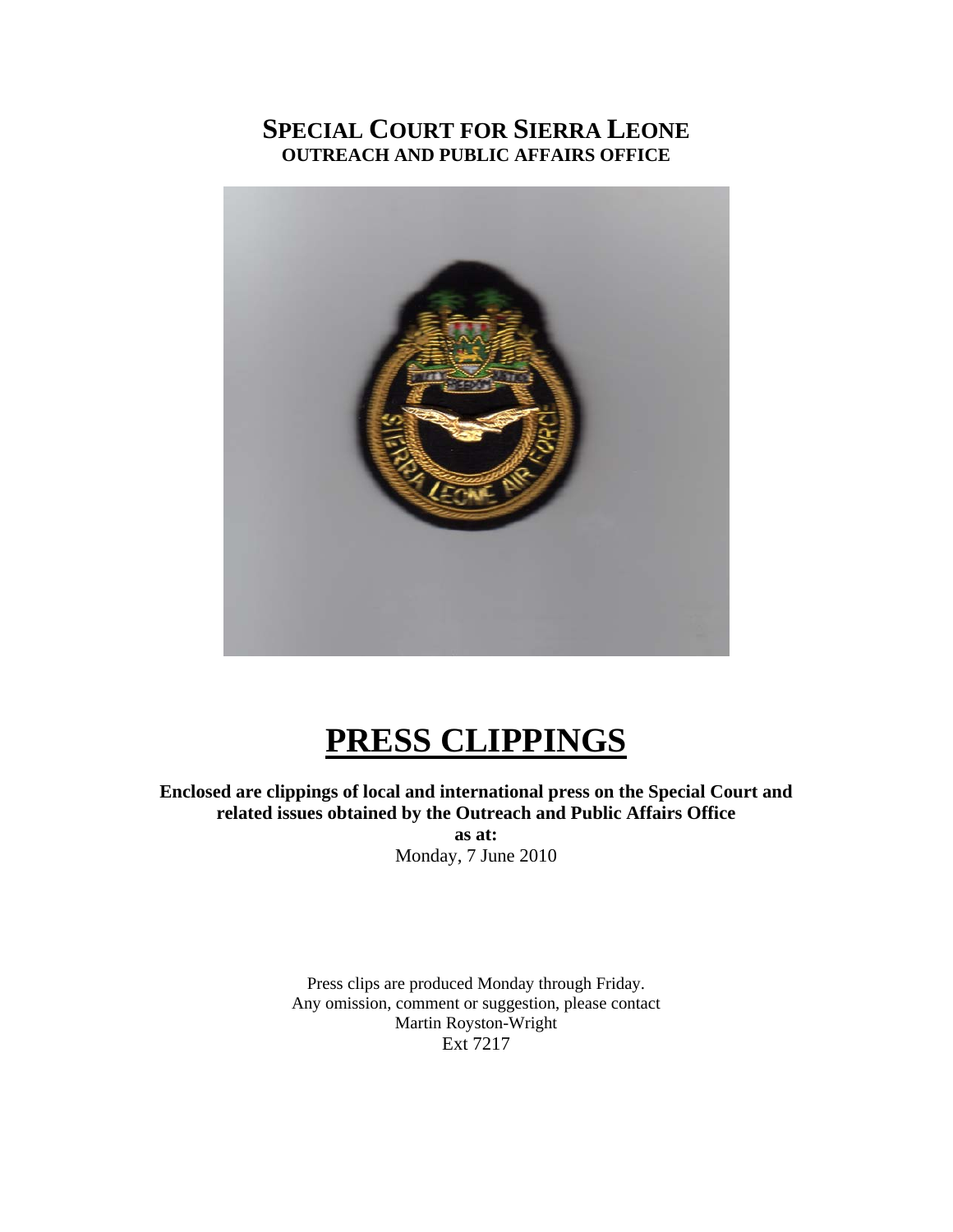| <b>Local News</b>                                                                          |             |
|--------------------------------------------------------------------------------------------|-------------|
| IPAM wins Moot Court Competition / Cotton Tree News                                        | Page 3      |
| 38 Received Grant from SL Humanitarian Project / Awoko                                     | Page 4      |
| UN Family Introduces Neem Tree at Kafu Bullom / Awoko                                      | Page 5      |
| UN Will Not Provide Security for 2012 Elections / Global Times                             | Page 6      |
| <b>International News</b>                                                                  |             |
| NPFL Fighters Who Assisted The RUF In Sierra Leone Were Not Sent/ CharlesTaylorTrial.org   | Pages 7-8   |
| Prosecutors Question Defense Witness About The Death Of Sam Dokie / CharlesTaylorTrial.org | Pages 9-10  |
| Do Not Issue A Subpoena For Supermodel Naomi Campbell/ CharlesTaylorTrial.org              | Pages 11-14 |
| Report from The Hague / BBC World Service Trust                                            | Page 15     |
| Defining 'Aggression' for the International Criminal Court / Los Angeles Times             | Page 16     |
| The International Criminal Court: Africa Beware! / Lusaka Times                            | Pages 17-18 |
| Malaysia Wants Israel Referred to International Criminal Court / The Star Online           | Pages 19-20 |
| Bail Decision Due for Rwanda Genocide Lawyer / Morning Star Online                         | Page 21     |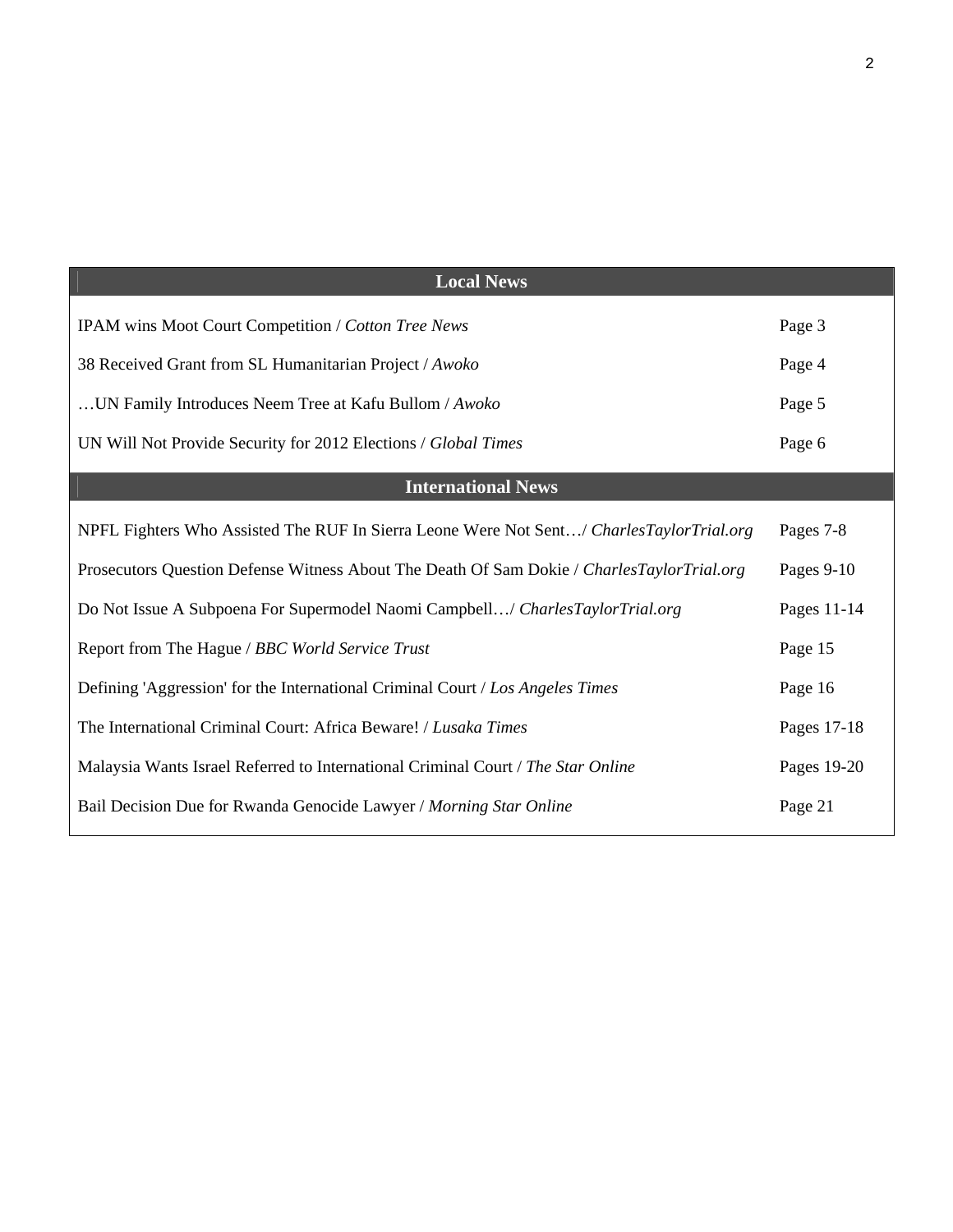### Cotton Tree News Saturday, 5 June 2010

### **IPAM wins Moot Court competition**

Written by Ndeamoh Mansaray

Three students from the Institute of Public Administration and Management (IPAM) have won this year's Moot Court competition organized by the Sierra Leone Red Cross Society. The three representatives from IPAM argued on issues related to International Humanitarian Law with three other students from the LICSSAL Business College after successfully going through preliminary stages with other colleges. The Secretary General of the Red Cross Society, Emmanuel Tommy said the society organized competition was annually organized so that students would have a fair understanding of International Humanitarian Law. The President of the Special Court, Justice John Kamanda presided over the moot court. He encouraged the participants to show more interest in the law of war.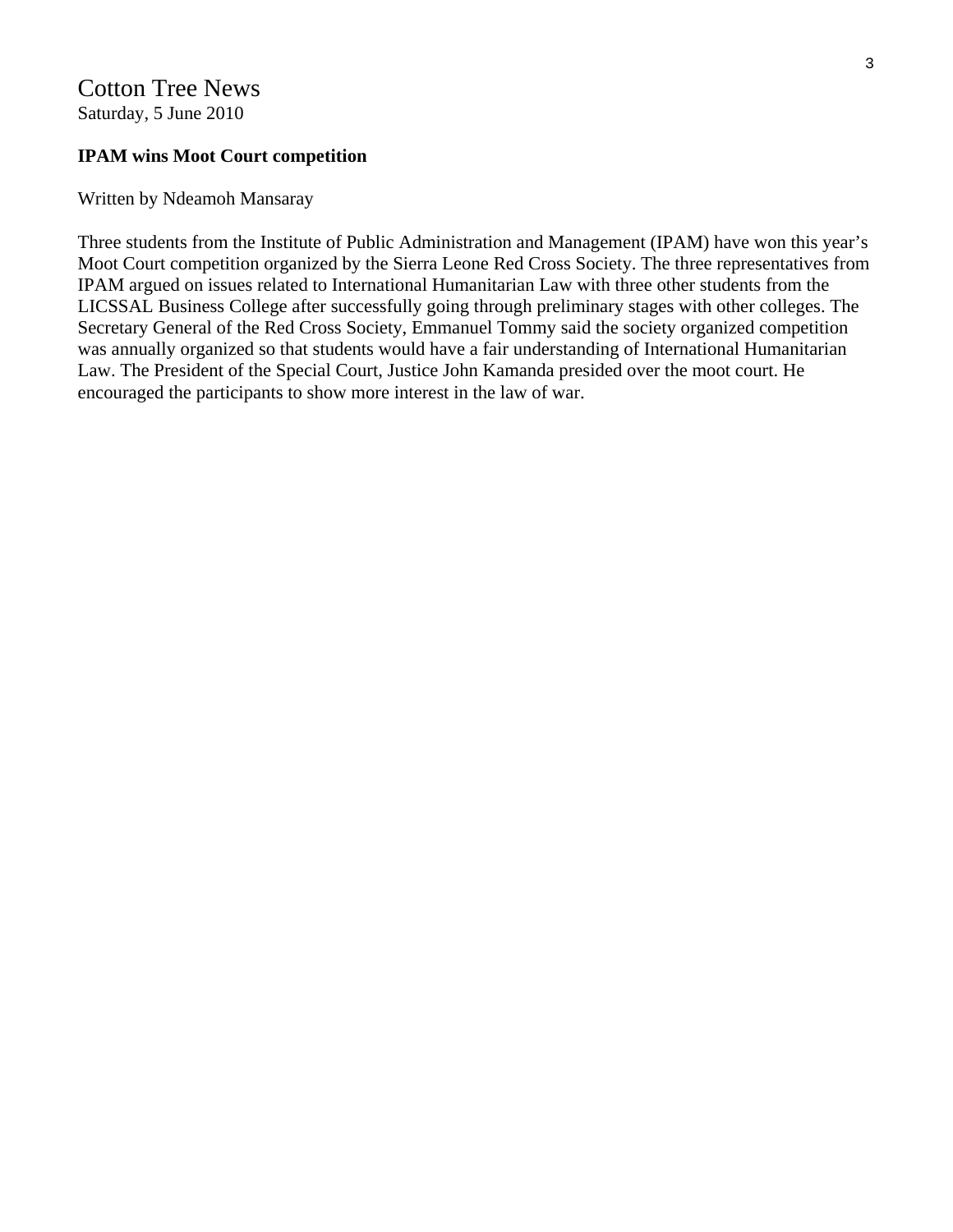

#### **By Abibatu Kamara**

Thirty eight secondary school girls from the Western Area amputee camps have received Le 300, 000 (three hundred thousand Leones) each as educational grant from Sierra Leone Humanitarian Project based in the United States of America (USA).

Distributing the grant on past Friday at the National Commission for Social Action (NaCSA) head office in Freetown, the Director of Reparations, Buya Kamara said that the grant was to help the girls invest in their education. He added that in order to select these girls, they went to communities and selected vulnerable girls whose parents cannot afford to pay their school fees and buy educational materials for them.

President of the Amputees, Alhaji Jaka stated that they

have been getting help irom their brothers and sisters in the USA through Action Aid International and now through NaSCA.

"We are vulnerable people, unable to find money to educate our children", he said.

Alhaji Jaka reiterated that the money came in at a time as they need to buy books and pay their children's fees.

Acting Country Director A ction Aid International, Mohamed Sillah said he httped that the money will be invested judiciously on the girls.

He added that education is the only investment that one will never forget in his or her life.

Deputy Commissioner of NaSCA Charles Rogers explained that for a long time now they have started reparations programmes in the country for war victims.

Maintaining that NaSCA is looking at ways to help make the lives of the amputees meaningful like any other person adding "we want you to live a dignify life. This grant is part of the reparation programmes'

The Deputy Commissioner applauds the work of Action Aid and implored the beneficiaries to make education their priority.

One of the beneficiaries, Umu Barrie of Hasting Amputee Camp, thanked Sierra Leone Humanitarian Project for leading them to their future.

4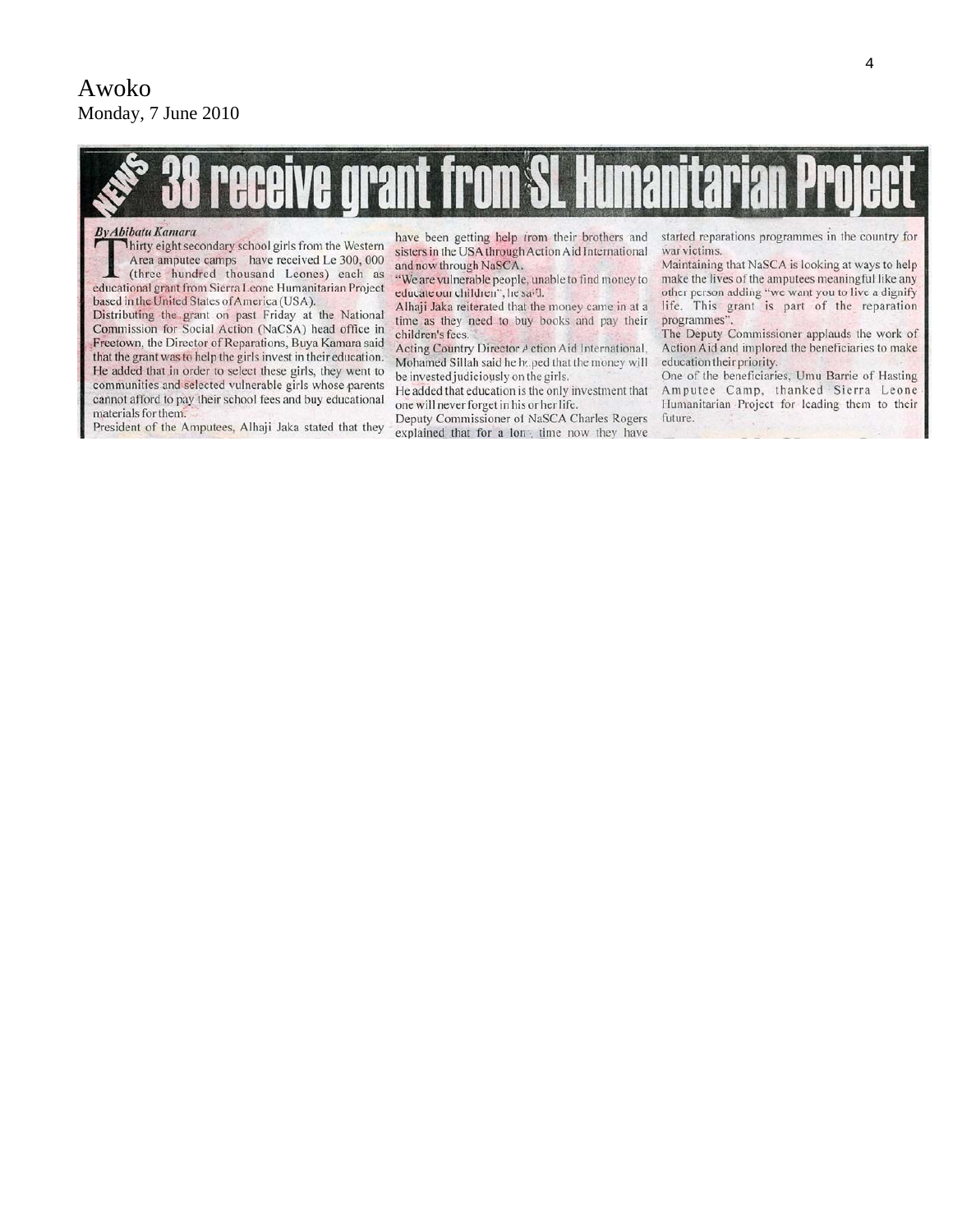# **On National Tree Planting Day... UN family introduces Neem Tree at Kafu**

#### **By William Freeman**

The United Nations (UN) family in Sierra Leone on Saturday 5<sup>th</sup> February, 2010 celebrated the National Tree Planting Day with the people of Kafu Bullom chiefdom with the aim of raising awareness among people in that part of the country on the need to preserve trees to protect their environment.

Giving a brief background of the Neem Tree John Brima who is an Agro-forestry Expert in Njala University said the Neem is an exotic tree from South East Asia (India) and it was officially introduced into Sierra Leone at Niala University National Hiberium on the 14<sup>th</sup> January 1948 by a researcher F.C Deighton who collected the species from India.

The Expert further stated that the tree which serves an economic importance was introduced to the people of Lungi for the very first time. The leaf of the Neem tree serves as insecticide on farms and gardens and is also viable for medicinal purposes by use of its root. It is

can recycle nutrients for passure growth that provides palatable animal feed in Agro-Silvopastoralism.

In his statement the Executive Representative of the United Nations Secretary General Michael Schulenburg said their presence in Lungi is a demonstration of the UN's appreciation to the people of Kafu Bullom chiefdom for the support they gave to UN Peacekeeping Troops in Sierra Leone.

It could be recalled that when the UN Peace Keepers first arrived in Sierra Leone they set up their base in with you". He added. Lungi where the country's caly international airport is located

The ERSG said he found it ridiculous when he came to Sierra Leone some two years ago and discovered that the country was importing pure drinking water from other countries in spite of all the rain fail the country is blessed with. He urged the people of Kafu Bullom to preserve trees for the benefit of the community and also

widely believed that the Neem tree can cure malaria and pledged his organization's continued support to the chiefdom.

> The FAO Country Representative Kevin Gallagher said over 10,000 (ten thousand) Neem trees have been given to the People of Kafu Bullom and urged them to take advantage of the opportunity to plant the trees.

> "We realized that the Neem Trees will be useful to you and it can help to develop this chiefdom if only it is well taken care of and we are ready to work

> The Paramount Chief of Kafu Bullom PC. Bai Sheborah Shebah Gbareh III thanked the UN team for remembering his chiefdom and hoped that the planting of these trees will bring progress to his people. He called on the UN family to support his chiefdom as they host the gate way to the country but they are among the least developed chiefdoms in the country.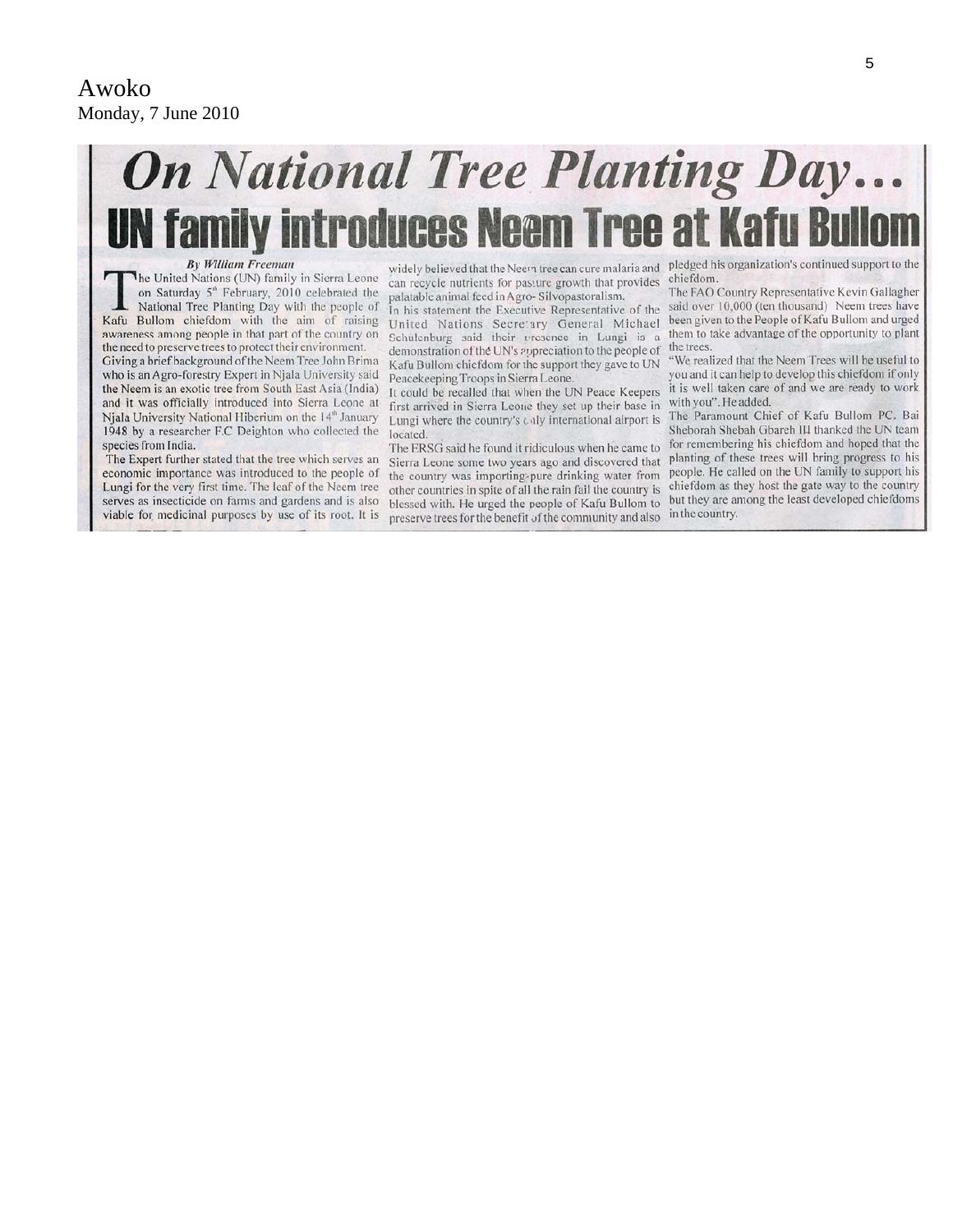### Global Times Monday, 7 June 2010



Michael Schulenberg told senior journalists on Friday that the United Nations will not be providing security for the 2012 Presidential and Parliamentary elections

The United Nations Secretary General's point man in Sierra Leone, Michael Schulenberg said in

Freetown that security for the 2012 elections will be provided by the Sierra Leone Police Force. "We

intend to make our presence in Sierra Leone less visible in order to demonstrate to the rest of the

world that Sierra Leone is now a peaceful country", Michael noted Cont. page 9

### **Il Not Provide Secur** le

Schulenberg.

The UN diplomat said that his organization will not be providing direct funding for any political party in Sierra Leone. "All we intend to do (and doing right now) is providing technical assistance to all registered political parties in the country", Michael Schulenberg said.

Michael Schulenberg added, "Sierra Leone belongs to Sierra Leoneans... All we are doing is helping to stabilize your country.. It is up to you Sierra

Leoneans to make or break your own country. There is a limit to which we can support your country", quipped Schulenberg.

Michael Schulenberg succeeded the discredited Portuguese diplomat, Victor Angelo in 2008. Since arriving in Sierra Lec. 3, Schulenberg has been very instrumental in laundering the battered image of the UN in Sierra Leone especially after his predecessor was identified as the mastermind behind the internationally backed "Regime Change Agenda" in this country. Victor ^ngelc left

behind a very messy and discredited UN office in Sierra Leone.

Michael Schulenberg was the brain behind the Joint Communiqué signed betwoen the APC and SLPP after political tension rose in the country immediately after the SLPP head office was vandalized by thugs believed to be acting on instructions from key APC functionaries.

The UN diplomat concluded, "my mission in Sierra Leone is, among others to build up and strengthen democratic institutions across the coursin?"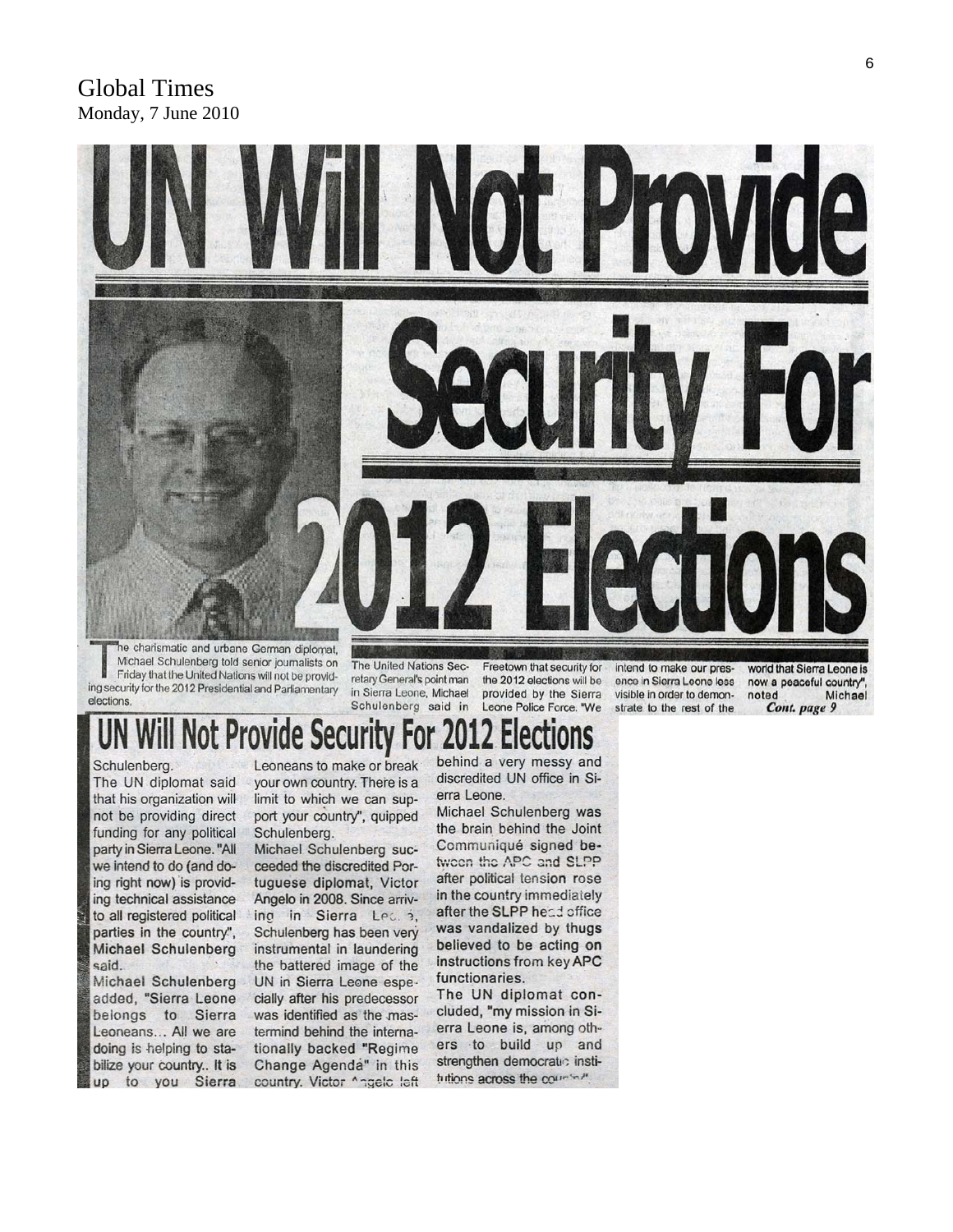### [CharlesTaylorTrial.org](http://www.charlestaylortrial.org/about/) (The Hague)

Thursday, 3 June 2010

### **[Liberia:](http://allafrica.com/liberia/) NPFL Fighters Who Assisted The RUF In Sierra Leone Were Not Sent By Charles Taylor, Witness Says**

Alpha Sesay

Liberian members of Charles Taylor's rebel group who assisted Sierra Leonean rebels during the West African country's civil conflict were not sent by the former Liberian president, but did so voluntarily, a defense witness for Mr. Taylor told Special Court for Sierra Leone judges in The Hague today.

The defense witness is testifying with partial protective measures and is therefore only identified by Pseudonym Number DCT-292. The witness, who lived in Liberia before Mr. Taylor's National Patriotic Front of Liberia (NPFL) rebels invaded the country in 1989, said he later joined Revolutionary United Front (RUF) rebels in Sierra Leone, a rebel group that Mr. Taylor is on trial for allegedly providing support for through supply of arms and ammunition in return for supply of diamonds. Mr. Taylor has denied the allegations against him.

Prosecutors say that when the conflict started in Sierra Leone in 1991, Mr. Taylor provided NPFL personnel who helped RUF rebels to attack Sierra Leonean towns and villages.

Transfer of Charles Taylor for trial for war crimes in the Hague, Liberia

Under cross-examination today, DCT-292 told the court that the NPFL fighters who went to Sierra Leone did so voluntarily and allegations that they were sent by Mr. Taylor were wrong. The witness mentioned that NPFL commanders Anthony Menkunagbe, Dupoe Menkazohn, Francis Menwon, and Nixon Gaye, among many others, volunteered to help the RUF in Sierra Leone. These Liberian fighters, prosecution witnesses have said, committed atrocities in Sierra Leone and were later forced to leave the country. The witness said that he cautioned RUF leader Foday Sankoh to seek advice from Mr. Taylor even though the men had indicated that they were in Sierra Leone to help the RUF voluntarily. Prosecution counsel Nicholas Koumjian had his doubts.

"Sir, when you said that he [Foday Sankoh] should go talk to Charles Taylor, that was because you knew that these Liberian soldiers who were creating the problems were under the command of Charles Taylor, correct?" Mr. Koumjian asked the witness.

In his response, the witness said that "when they came they said they were not under the supervision, so I came to conclude that it was not Charles Taylor that sent these people."

"I told Foday Sankoh to go back and tell Charles Taylor about it," he added.

"Becauase you understood Charles Taylor was able to command those men, correct?" Mr. Koumjian asked again.

"He was their leader, yes, he can command them," the witness responded.

On prosecution suggestion as to why he did not ask Mr. Sankoh to inform Amos Sawyer, who was the interim Liberian president at that time, the witness agreed with Mr. Koumjian that it was Mr. Taylor who had control over the Liberian fighters.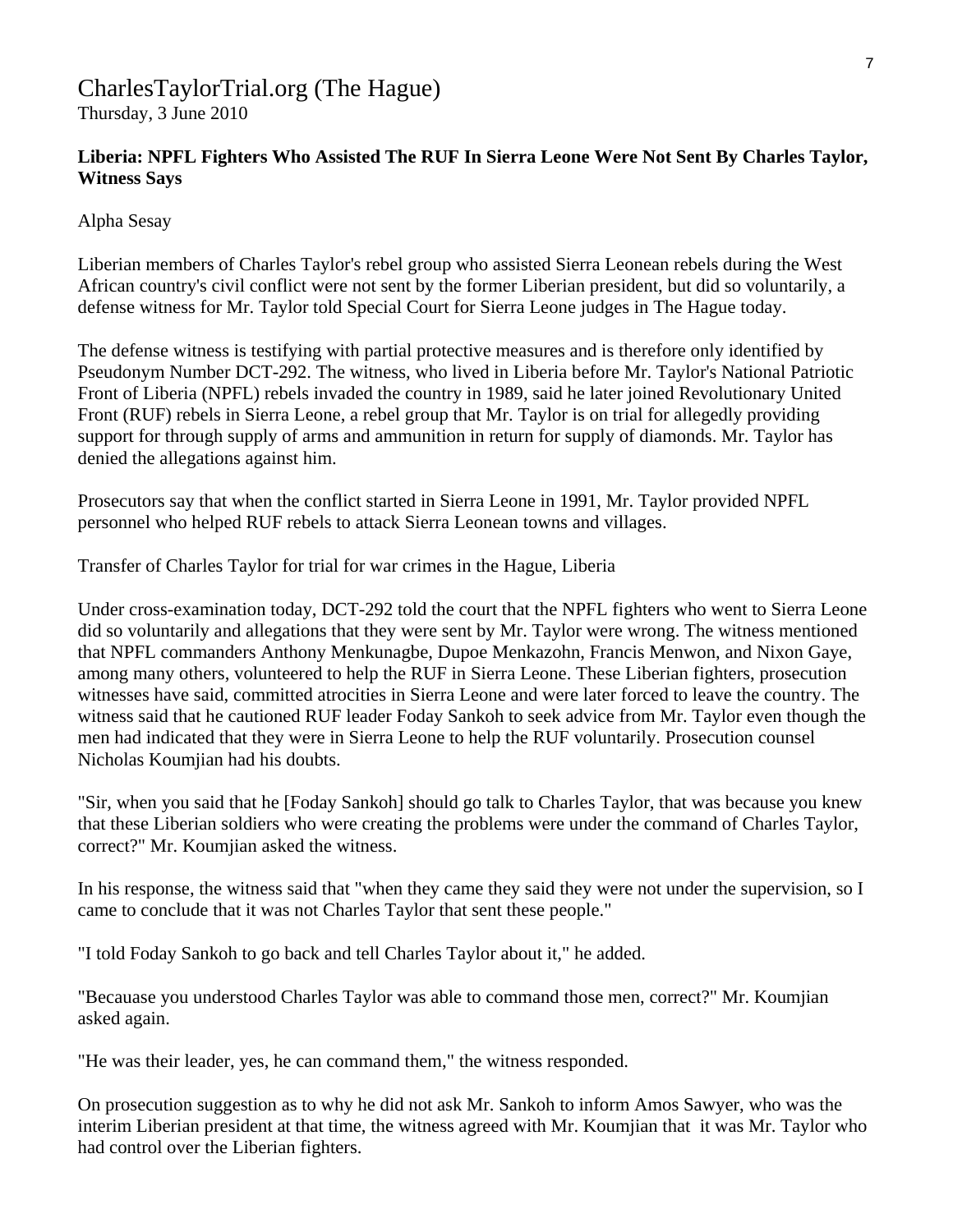The witness also told the court that the relationship between the NPFL fighters in Sierra Leone and their RUF counterparts broke up when RUF members tried to initiate the NPFL rebels into a secret society. When the NPFL rebels heard about the plan to initiate them into the secret society, they went on the rampage, killing an RUF senior fighter and maltreating some other members of the Sierra Leone rebel group, the witness explained. He said that after consulting Mr. Taylor, RUF leader Mr. Sankoh expelled the NPFL fighters from Sierra Leone.

"He [Sankoh] left and when he came back, he came and told the people, you have come but what you are doing is not in the interest of the revolution, therefore, I have given you 48 hours to move from Sierra Leone," he said.

Asked whether Mr. Sankoh told them he had agreed to something with Mr. Taylor, the witness said that "he didn't discuss that with me at all sir."

The cross-examination of the witness continues tomorrow.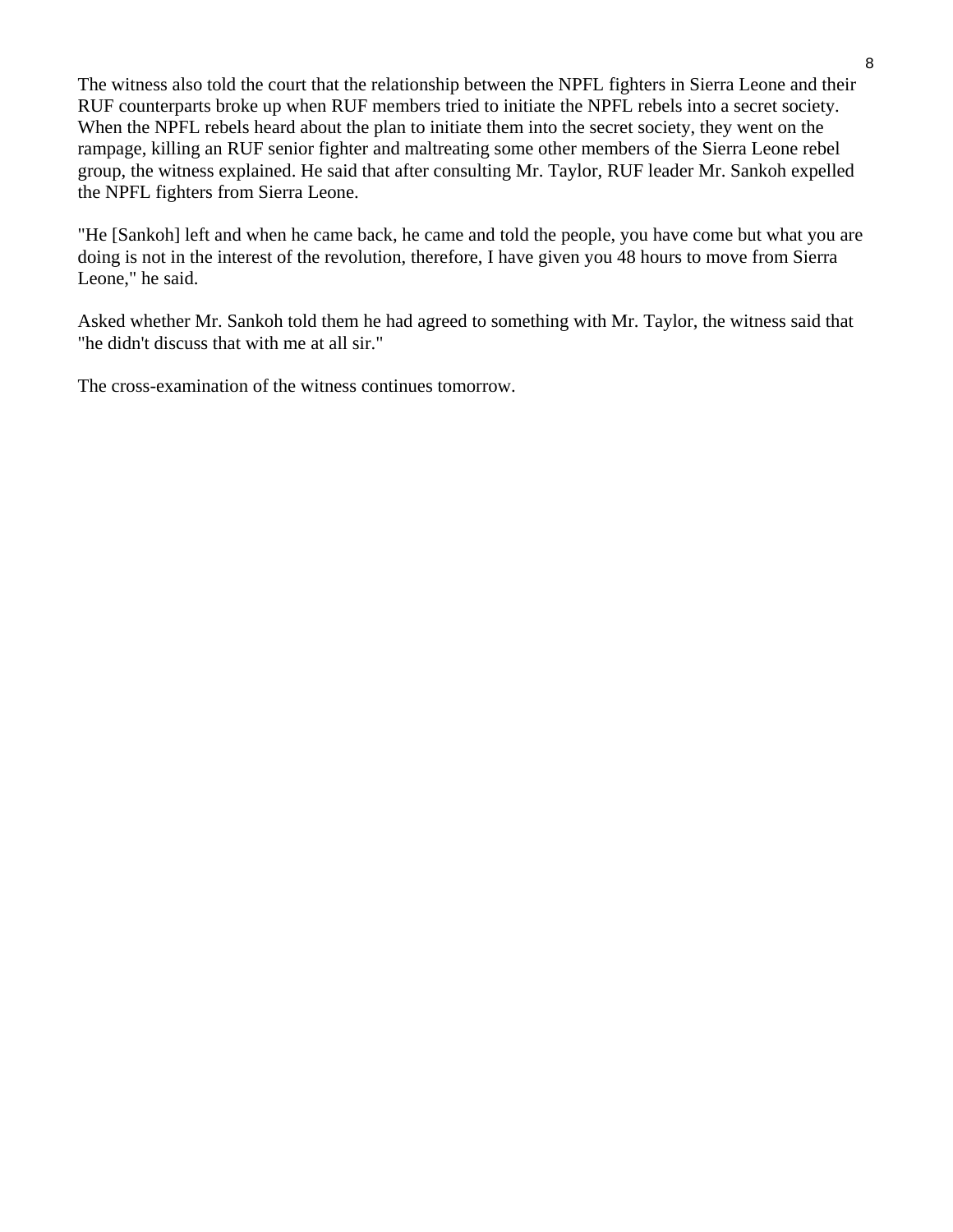### [CharlesTaylorTrial.org](http://www.charlestaylortrial.org/about/) Friday, 4 June 2010

By Alpha Sesay

### **Prosecutors Question Defense Witness About The Death Of Sam Dokie**

Prosecutors today questioned a defense witness for Charles Taylor about the death of Liberian politician Samuel Dokie ,who was allegedly assassinated alongside his family in 1997 by fighters loyal to the former Liberian president. Prosecutors aim to prove that in addition to supporting Sierra Leonean rebels, Mr. Taylor did not respect the law and that he was notorious for eliminating persons perceived to be opposed to him.

Mrs. Annie Yeney, a former member of Mr. Taylor's National Patriotic Front of Liberia (NPFL) rebel group, today concluded her testimony as Mr. Taylor's 14th witness after being cross-examined by prosecutors. Prosecution counsel Mohamed Bangura spent today's cross-examination questioning the witness about the death of Mr. Dokie, who prosecutors alleged was assassinated on the orders of Mr. Taylor because the former Liberian president believed that Mr. Dokie and few other NPFL members wanted to form a rival faction to pose a threat to his (Taylor) bid for the Liberian presidency. Mr. Taylor has denied these allegations.

The witness, who told the court yesterday that Mr. Dokie's wife was her sister, today said that she could not tell whether members of the Dokie family were killed on the orders of Mr. Taylor. Alongside another popular Liberia politician Jackson Doe, Prosecutors allege that Mr. Dokie was assassinated because he was about to depart for neighbouring Guniea to meet another NPFL dissident Laveli Supuwood. Mr. Supuwood is now a part of Mr. Taylor's defense team. Asked today whether these allegations were true, Mrs. Yeney said she did not know.

Asked by Mr. Bangura whether "Charles Taylor believed that Sam Dokie and Laveli Supuwood will form an alliance against him and that's why he prevented him [Dokie] from going to Guinea," Mrs. Yeney responded that "I don't know."

"The death of Sam Dokie and Jackson Doe were not incidents that happened by chance. These people were ordered executed by Charles Taylor?" Mr. Bangura asked the witness again.

Again, the witness said "I don't know."

"It was part of his efforts to eliminate political opponents, isn't it? Mr. Bangura pressed the witness again.

For a third time, the witness said "I don't really know."

Mrs. Yeney denied that her loyalty to Mr. Taylor had motivated her to travel to The Hague to testify for the former Liberian president. She said that she decided to testify because she wanted to refute claims by prosecution witness and former member of the NPFL Joseph Zig Zag Marzah that she cooked Mr. Dokie's liver as a meal and served Mr. Taylor. In March 2008, Mr. Marzah told the court that after Mr. Dokie's execution, his liver was cooked by Mrs. Yeney and served in a meal to Mr. Taylor as part of a ceremony. The witness denied this allegation in her testimony yesterday. Today, Mr. Bangura sought to know whether the witness ever served this meal in a bowl to Mr. Taylor as part of a traditional ceremony. The witness said that never happened.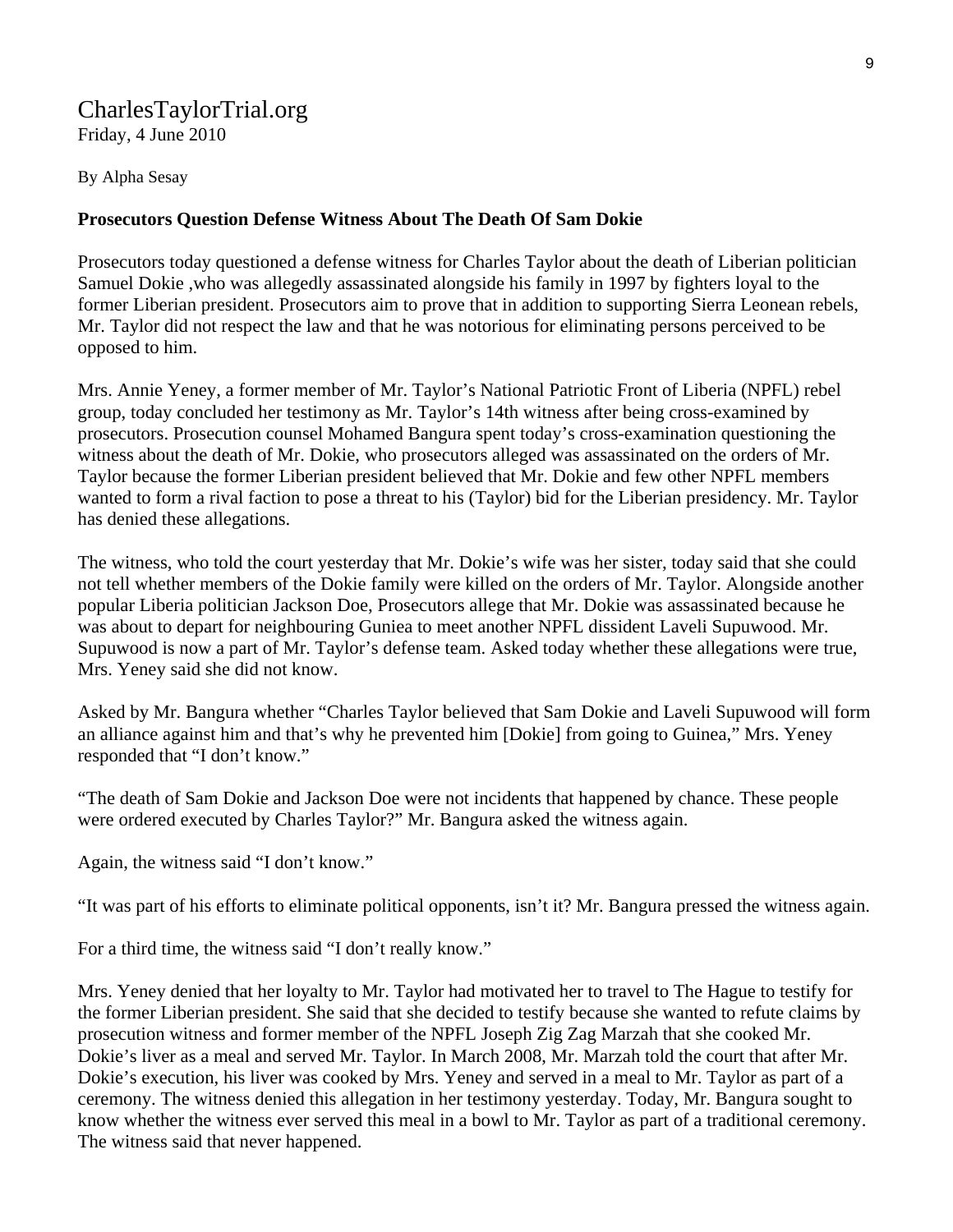"Around the time that Sam Dokie was killed, you did serve food to Mr. Taylor, didn't you?" Mr. Bangura asked the witness.

"No,when Sam Dokie was killed, I never, even when we were in Gbarngha, I never gave him food, no, I never gave him food," the witness responded.

"You served him soup which was served in a ceremonial way, didn't you." Mr. Bangura pressed the witness further.

Again, the witness said "no, I don't know anything about society, I am not in a society, no."

Mrs. Yeney also today told the court that those who were accused of executing Mr. Dokie and his family were never tried in court. She said that Mr. Taylor's Director of Special Security Services (SSS) Benjamin Yeaten was only questioned by a Court in Bong County whether he knew anything about the death of Mr. Dokie and his family. She said that family members of the Dokies were later informed by the judge that those who were responsible for the assassinations had escaped and that once they were arrested, the family members would be informed. This, she said never happened.

Prosecutors allege that Mr. Taylor was known for executing his political opponents and that was why he allegedly ordered the execution of the Dokies. The former Liberian president is on trial for providing support to Revolutionary United Front (RUF) rebels in Sierra Leone. Mr. Taylor has denied the allegations against him.

On Monday the testimony of Mr. Taylor's 15th witness will commence.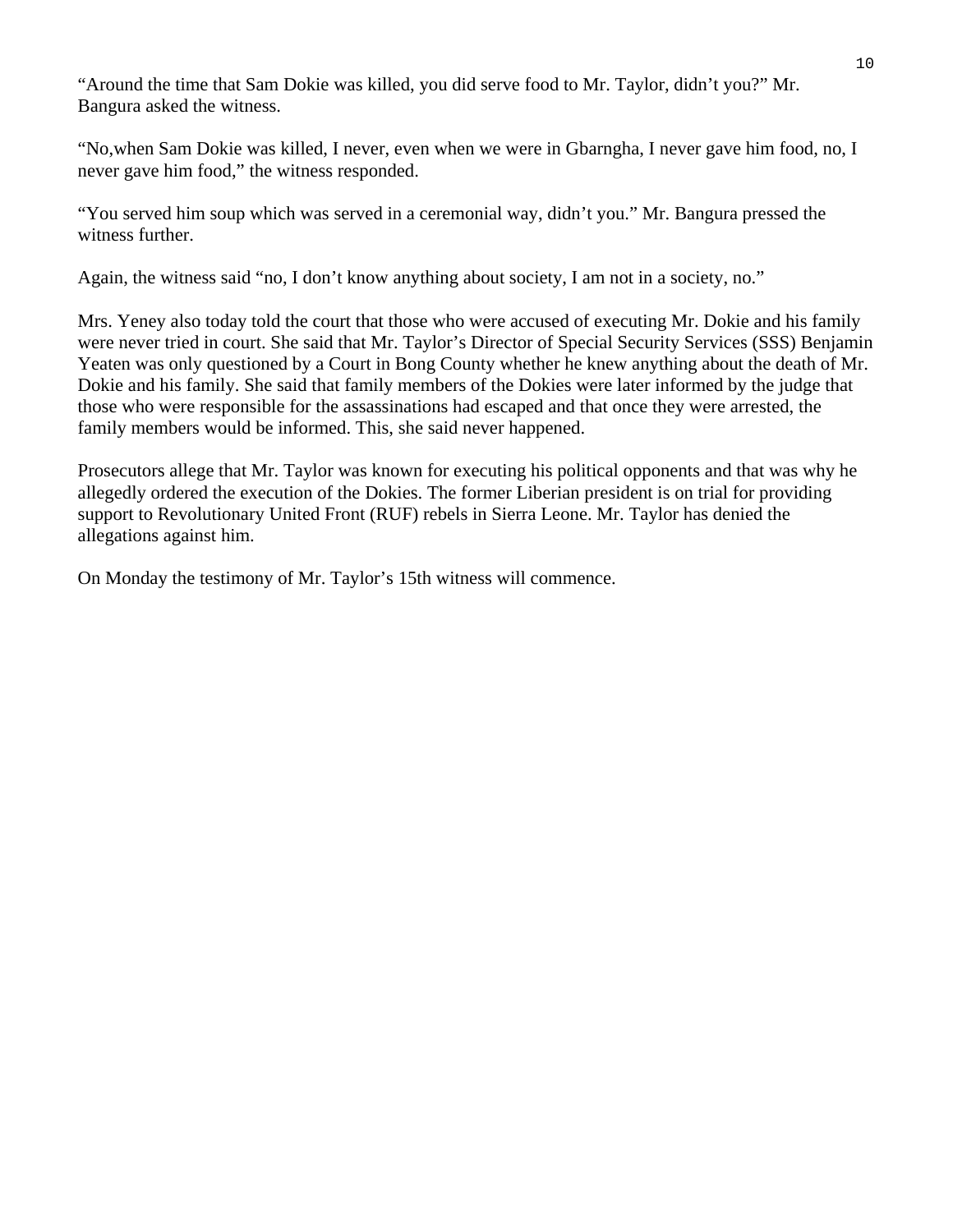### [CharlesTaylorTrial.org](http://www.charlestaylortrial.org/about/) Friday, 4 June 2010

### **Do Not Issue A Subpoena For Supermodel Naomi Campbell, Defense Lawyers Tell Judges; NPFL Fighters In Sierra Leone Were Not Sent By Charles Taylor, Witness Says**

#### By Alpha Sesay

Defense lawyers for Charles Taylor this week asked Special Court for Sierra Leone judges to deny the request by prosecutors to issue a subpoena for Supermodel Naomi Campbell, who is alleged to have received rough diamonds from Mr. Taylor while on a visit to South Africa in 1997. A defense witness for Mr. Taylor also told judges this week that members of Mr. Taylor's rebel group, who assisted Sierra Leonean rebels during the country's civil conflict, did so voluntarily and were not sent by the former Liberian president.

On Monday, in response to a prosecution request to reopen the case against Mr. Taylor by calling three addition witnesses, including a subpoena for British supermodel Ms. Campbell, Mr. Taylor's defense lawyers asked the judges to turn down the prosecution requests.

After closing their case against Mr. Taylor in February 2009, prosecutors have asked that they be allowed to present three new witnesses, who will testify about a diamond gift allegedly given by Mr. Taylor to supermodel Naomi Campbell while they were both on a visit to South Africa in 1997. The three people whose evidence prosecutors seek to submit as new evidence are Ms. Campbell, Mia Farrow, and Ms. Campbell's former agent Carole White. Prosecutors say that Ms. Farrow will testify about being told by Ms. Campbell that Mr. Taylor had sent men to her hotel room after a 1997 dinner with former South African president Nelson Mandela and that the men had given her a diamond gift allegedly from Mr. Taylor. Ms. White, prosecutors say, will testify that she was present when Mr. Taylor said he was going to give the diamond gift to Ms. Campbell and that she was present when the men arrived and delivered the said diamonds to Ms. Campbell. As Ms. Campbell has been reluctant to testify about the incident, prosecutors have asked that the judges issue a subpoena to oblige the supermodel to testify about the incident before judges in The Hague. In their response on Monday, defense lawyers for Mr. Taylor called both motions unnecessary and urged the judges to deny both requests.

In the "Defense Response To Prosecution Motion To Call Three Additional Witnesses," which was signed by Mr. Taylor's lead defense counsel Courtenay Griffiths, defense lawyers stated that "The Defense strongly opposes this motion on the basis that no reasonable Court could find that the anticipated evidence is relevant to the charges against Mr. Taylor."

"Furthermore, the prosecution should not be allowed to trivialize the seriousness of the proceedings and charges against the Accused by adducing tangential and highly speculative testimony into evidence," the defense response states.

The response further states that "The issue of Mr. Taylor's interaction with the AFRC/RUF [Armed Forces Revolutionary Council/Revolutionary United Front] junta, the issue of diamonds and the issue of his credibility has been thoroughly explored and and addressed as part of the Prosecution case-in-chief. Consequently, additional witnesses are not needed to elaborate on these same issues."

"Simply put, there must be finality to the proceedings. For the Prosecution to present such an inferential evidence, as part of an obvious publicity stunt, would bring the administration of justice into serious disrepute," defense lawyers say.

Regarding the request by prosecutors for a subpoena to be issued for supermodel Ms. Campbell to testify on the same issue, the defense response states that "The Trial Chamber should refrain from exercising its discretion and issuing a subpoena for several reasons."

These reasons, defense lawyers say include "Naomi Campbell's evidence is of low probative value and is tangential to the real issues in the case."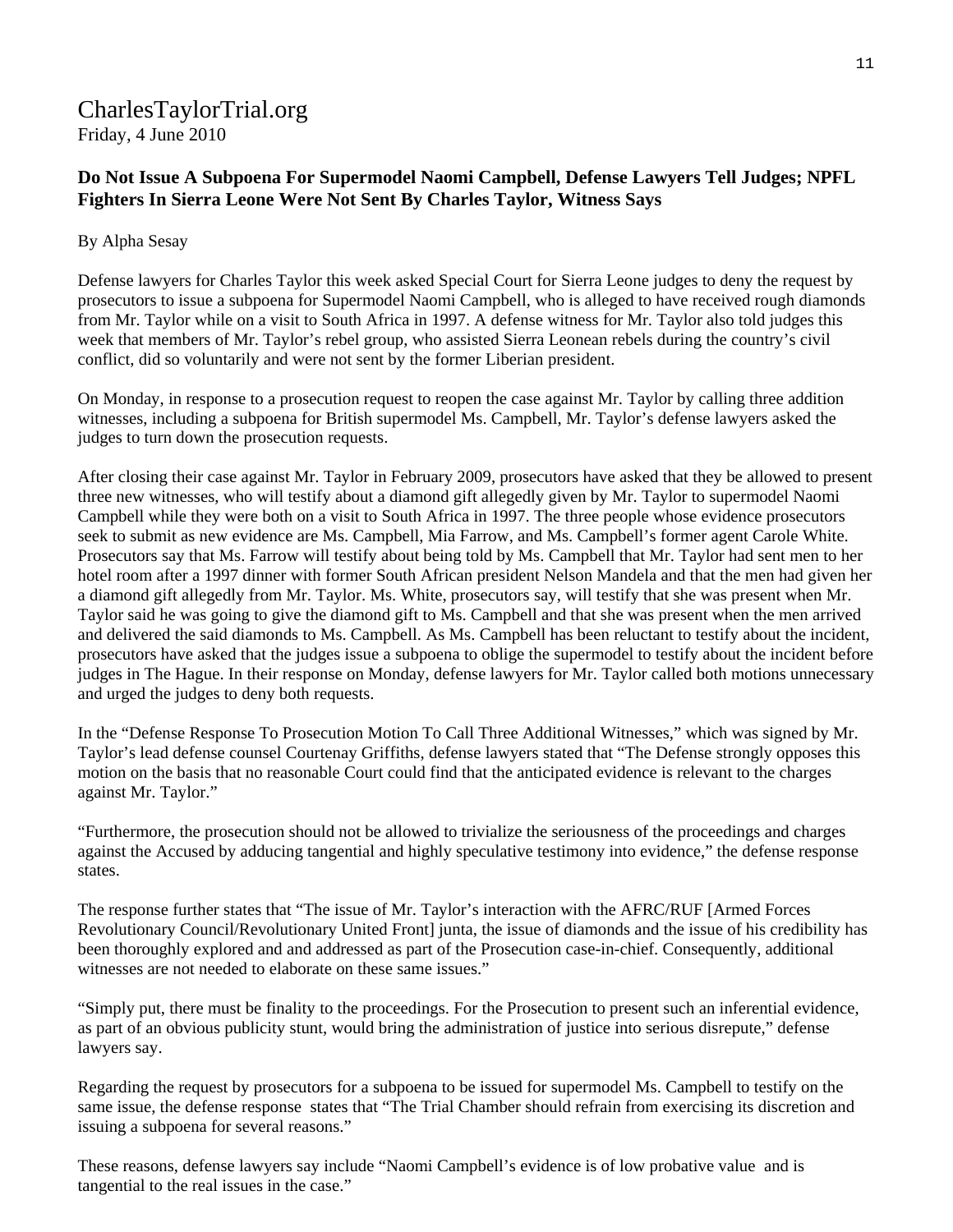"Secondly, the evidence that Naomi Campbell could put before the court is obtainable elsewhere. Thirdly, the Prosecution must be aware that Naomi Campbell will likely be a hostile witness and should not be allowed to subpoena her as such. Finally, the Trial Chamber should be cautious about issuing an order that might not be enforceable."

"The Defense contends that Naomi Campbell's only utility would be to bring unwarranted media attention to the proceedings, it cannot be said that her testimony is necessary to try the case fairly," defense lawyers say.

The response concludes that the prosecution request should be denied by the judges.

On Tuesday, Mr. Taylor's 13th witness, a Sierra Leonean national and former executive member of the Revolutionary United Front (RUF) – the rebel group that Mr. Taylor is accused to have provided support for – told the court that RUF leader Foday Sankoh personally gave him (the witness) an amount of \$30,000, which he took to a soldier in Liberia, who was an officer in the Economic Community of West African States Monitoring Group (ECOMOG) peacekeeping force in Liberia. The amount was for the supply of arms and ammunition to the RUF. This arrangement was facilitated by a Liberian national called Saye Boayue. Defense counsel for Mr. Taylor, Terry Munyard, sought to know how the witness and his RUF counterparts intended to transport the arms and ammunition from Liberia if they were supplied by the ECOMOG officer.

"I was supposed to receive the arms and ammunition from the ECOMOG man, he has to make sure that he leads me to the border of Sierra Leone and Liberia, then hand those arms and ammunition to a man called Michael Mike Lamin," the witness explained.

Mr. Lamin himself was a senior Commander in the RUF.

Asked by Mr. Munyard whether he knew "how much, what quantity of arms and ammunition you were expecting to accompany to the border," the witness said, "I didn't know how much."

The witness explained, however, that the arms deal with the ECOMOG office was futile because the officer had failed to deliver the arms and ammunition after receiving the money from him.

Prosecutors have argued that it was Mr. Taylor who supplied the RUF with arms and ammunition in return for blood diamonds mined by the rebels in Sierra Leone. Mr. Taylor has denied the allegations.

As the witness concluded his direct-examination on Tuesday, prosecution counsel Nicholas Koumjian commenced the cross-examination of the witness immediately. Mr. Koumjian sought to know about what happened to the diamonds mined by the RUF, especially in the late 1990s, to which the witness said that the only person who can answer that question would be Issa Hassan Sesay. Mr. Sesay, the former Interim Leader of the RUF, is now serving a sentence of 52 years imprisonment in a Rwandan jail after Special Court for Sierra Leone judges convicted him for war crimes, crimes against humanity, and other serious violations of international humanitarian law in the territory of Sierra Leone from 1996 to 2002.

"Diamonds that were reserved by the RUF, these diamonds, the only one that can tell about the whereabouts of these diamonds is Issa Sesay himself," the witness said.

He said that Mr. Sesay had kept some of the diamonds and told them he was doing so for RUF leader Mr. Sankoh, who at that time was incarcerated in Nigeria. The witness agreed with Mr. Koumjian that diamonds mined by the RUF in Sierra Leone had not been of any benefit to the people of the country.

"My Lord, I did not see any benefit, there was no benefit for the people of Sierra Leone," the witness said.

Prosecutors allege that diamonds mined by the RUF in Sierra Leone were taken to Mr. Taylor in Liberia. Mr. Taylor has denied receiving any diamonds from the RUF.

On Wednesday, DCT-292 told the court that the NPFL fighters who went to Sierra Leone did so voluntarily and allegations that they were sent by Mr. Taylor were wrong. The witness mentioned that NPFL commanders Anthony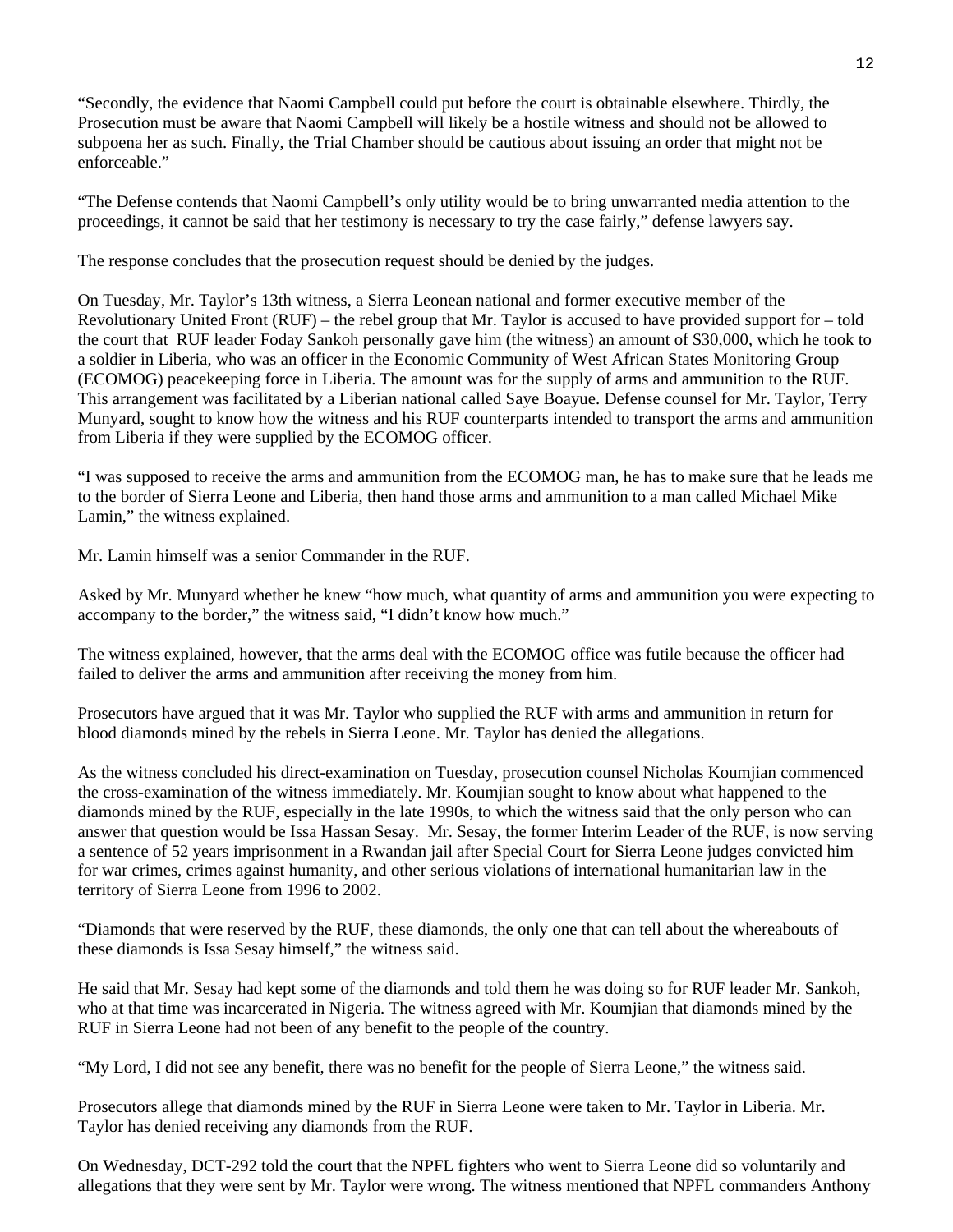Menkunagbe, Dupoe Menkazohn, Francis Menwon, and Nixon Gaye, among many others, volunteered to help the RUF in Sierra Leone. These Liberian fighters, prosecution witnesses have said, committed atrocities in Sierra Leone and were later forced to leave the country. The witness said that he cautioned RUF leader Foday Sankoh to seek advice from Mr. Taylor even though the men had indicated that they were in Sierra Leone to help the RUF voluntarily. Prosecution counsel Nicholas Koumjian had his doubts.

"Sir, when you said that he [Foday Sankoh] should go talk to Charles Taylor, that was because you knew that these Liberian soldiers who were creating the problems were under the command of Charles Taylor, correct?" Mr. Koumjian asked the witness.

In his response, the witness said that "when they came they said they were not under the supervision, so I came to conclude that it was not Charles Taylor that sent these people."

"I told Foday Sankoh to go back and tell Charles Taylor about it," he added.

"Because you understood Charles Taylor was able to command those men, correct?" Mr. Koumjian asked again.

"He was their leader, yes, he can command them," the witness responded.

Regarding the prosecution suggestion as to why he did not ask Mr. Sankoh to inform Amos Sawyer, who was the interim Liberian president at that time, the witness agreed with Mr. Koumjian that it was Mr. Taylor who had control over the Liberian fighters.

On Thursday, as he concluded his testimony, DCT-292 agreed with prosecutors that Mr. Taylor lied in his testimony that he did not ask RUF commander Issa Sesay to take his fellow RUF commander Sam Bockarie back to Sierra Leone. After falling out with the RUF leader Foday Sankoh in 1999, Mr. Bockarie relocated to Liberia with Mr. Taylor's approval. When RUF leader Mr. Sankoh was arrested by the government of Sierra Leone in 2000, prosecutors say that Mr. Taylor asked interim leader of the RUF Mr. Sesay to allow Mr. Bockarie to rejoin the RUF and go back to Sierra Leone. Mr. Taylor in his testimony denied this account. On Thursday, Mr. Taylor's own witness DCT-292 told the court that it was in his presence that Mr. Taylor asked Mr. Sesay to allow Mr. Bockarie to go back to Sierra Leone.

Prosecution counsel Nicholas Koumjian asked the witness whether Mr. Taylor had lied to the judges when he denied saying this. The witness agreed with Mr. Koumjian that that was the case.

"Mr. Taylor was asked by his counsel 'Now, did you suggest that Mosquito [Sam Bockarie] be taken back,' and Mr. Taylor said 'No, I did not suggest that.' Mr. Witness, Charles Taylor lied to these judges because you were present when he asked Issa Sesay to take Sam Bockarie back to Sierra Leone, correct?" Mr. Koumjian asked the witness.

"Yes, my lord," the witness responded.

Also on Thursday, former Liberian Legislator and member of the NPFL, Mrs. Annie Yeney commenced her testimony as Mr. Taylor's 14th witness.

In her testimony, Mrs. Yeney told the court that prosecution witness and former member of the NPFL, Joseph Zig Zag Marzah, lied when he told the court about how she had been engaged in cannibalism with Mr. Taylor. Mr. Marzah in his testimony told the court that on Mr. Taylor's orders, when former Liberian politician Sam Dokie was killed in 1997, his liver was removed, cooked by one "Annie Yeney" (the current witness) and eaten together with Mr. Taylor. Mrs. Yeney denied ever engaging in such a practice.

"It is not true. That is what we call assassination of character, for a woman like me to cook a human being, it is not true. I am speaking to my God I serve, He knows my heart," Mrs. Yeney told the court.

Mrs. Yeney took some moments to sob when speaking about Mr. Dokie's death because according to her, Mr. Dokie's wife was her sister who was also assassinated alongside the Liberian politician. She said she was informed that it was Mr. Marzah who had killed her sister and her brother-in-law.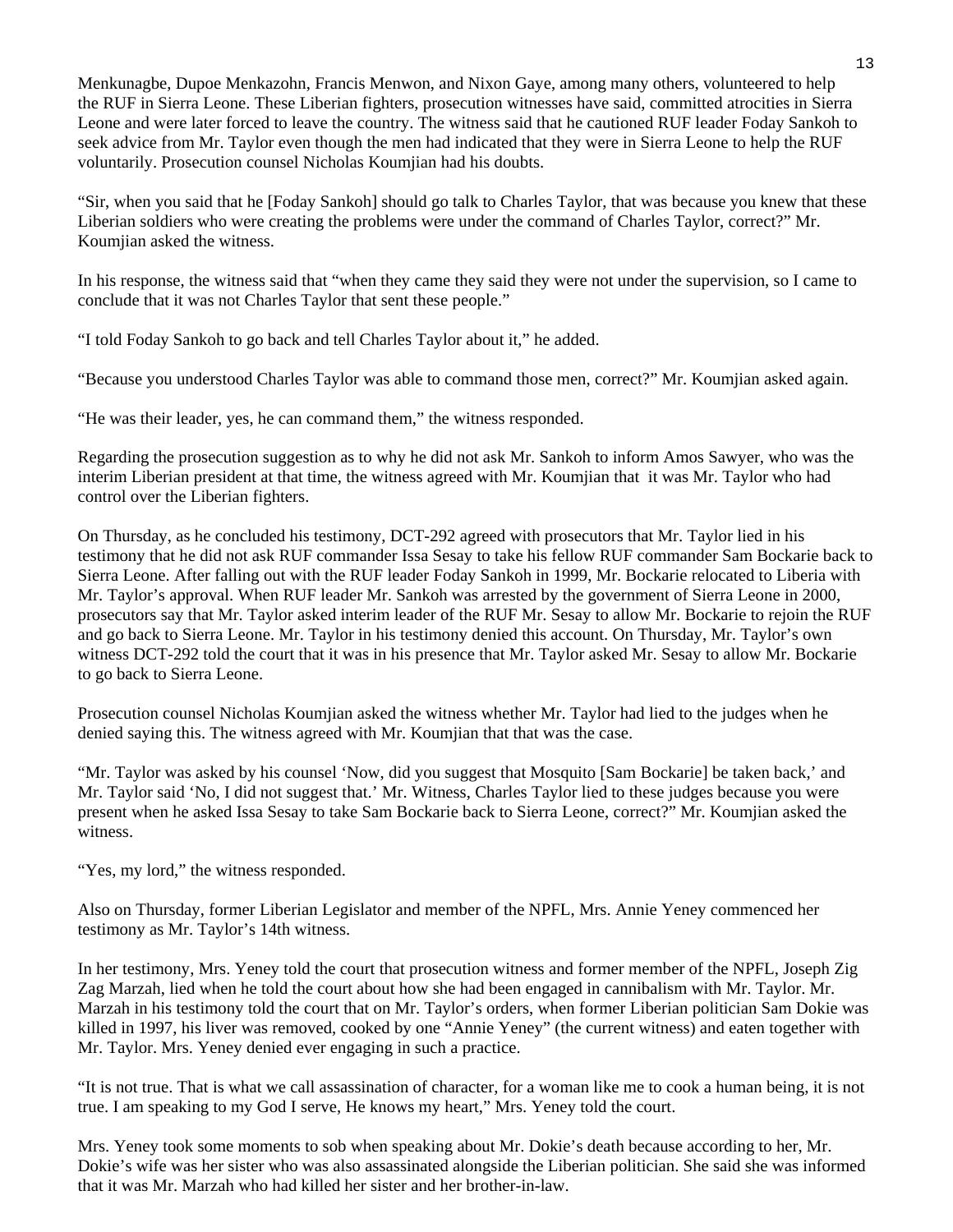Mrs. Yeney explained that it was Mr. Marzah's practice to eat human beings and brag about it, telling people that he did not have a jail to keep his enemies.

"Zig Zag Marzah used to say these things in Gbarngha. He used to say he hasn't got a jail house, when he arrests any war criminals, he'll eat them," she said.

Describing Mr. Marzah, the witness told the court that "Zig Zag Marzah was not correct in his head, he was half mad, he used to naked himself and run in the streets," she said.

Mrs. Yeney's description of Mr. Marzah corroborates what Mr. Taylor and his 11th witness Timan Edward Zammy told the court about the prosecution witness. Defense lawyers concluded Mrs. Yeney's direct-examination within a couple of hours and prosecutors immediately commenced her cross-examination.

On Friday, prosecutors questioned Mrs. Yeney about the death of Mr. Dokie, who prosecutors alleged was assassinated on the orders of Mr. Taylor because the former Liberian president believed that Mr. Dokie and other NPFL members wanted to form a rival faction to pose a threat to his (Taylor) bid for the Liberian presidency. Mr. Taylor has denied these allegations.

The witness, who told the court on Thursday that Mr. Dokie's wife was her sister, on Friday said that she could not tell whether members of the Dokie family were killed on the orders of Mr. Taylor. Alongside another popular Liberia politician, Jackson Doe, prosecutors allege that Mr. Dokie was assassinated because he was about to depart for neighbouring Guinea to meet another NPFL dissident Laveli Supuwood. Mr. Supuwood is now a part of Mr. Taylor's defense team. Asked whether these allegations were true, Mrs. Yeney said she did not know.

Mrs. Yeney denied that her loyalty to Mr. Taylor had motivated her to travel to The Hague to testify for the former Liberian president. She said that she decided to testify because she wanted to refute claims by prosecution witness Mr. Marzah that she cooked Mr. Dokie's liver as a meal and served Mr. Taylor.

Mr. Taylor is on trial for allegedly providing support to RUF rebels during Sierra Leone's 11 years civil conflict. The former president has denied the charges against him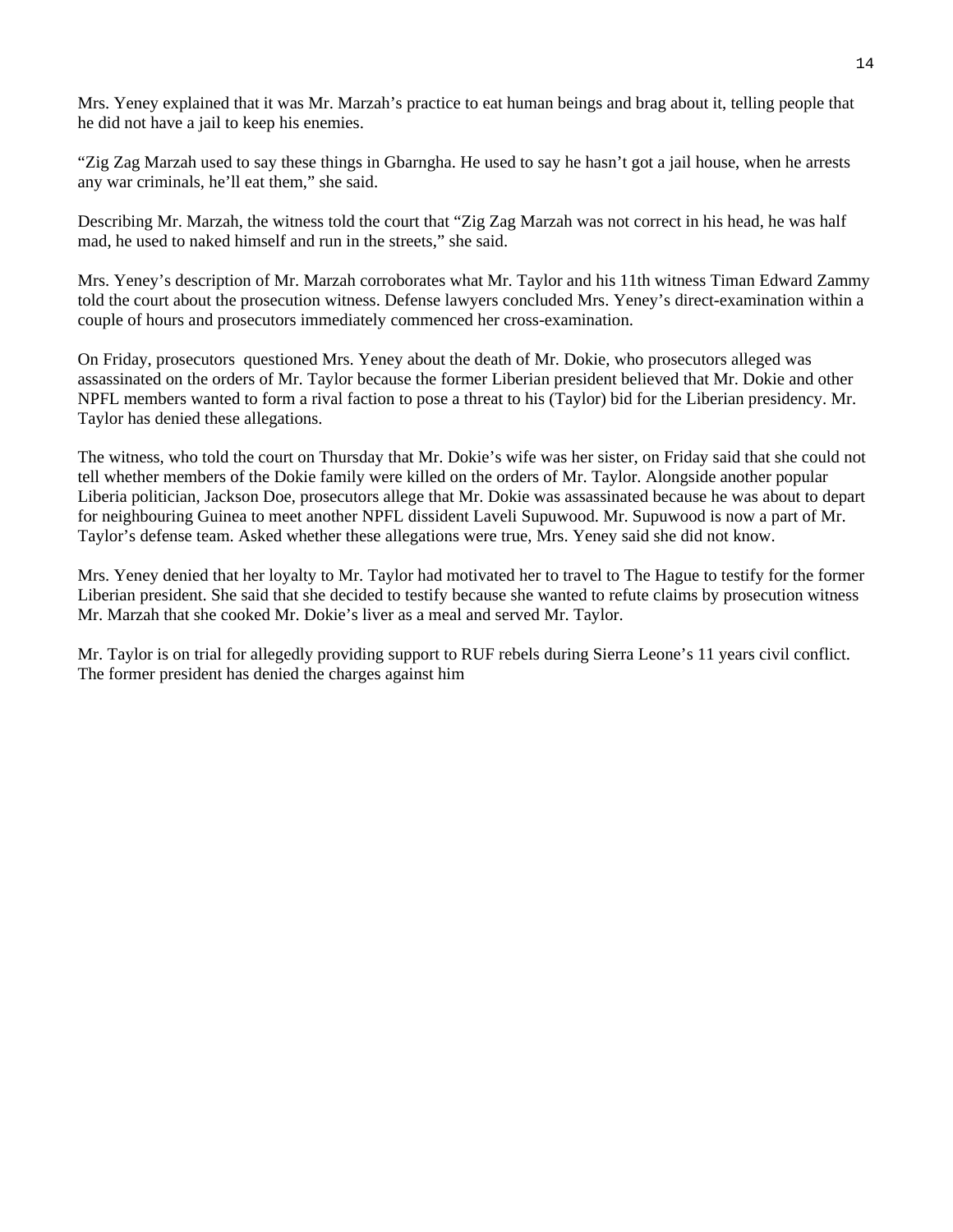### **B B C** WORLD SERVICE TRUST

Friday, 4 June 2010

By John Kollie

### **NEWS ITEM**

*On direct examination, a Former Liberian Legislator testifying in defence of Charles Taylor in The Hague broke down in tears on Thursday and brought the court to a momentary stand still when she was questioned about the death of Former Liberian Politician, Samuel Dokie and his wife Janet Dokie allegedly killed by two notorious bodyguards of Mr. Taylo. On cross-examination Friday, Madam Annie Yeney said the Dokie family were instructed not to open the caskets containing the remains of Mr. Dokie and three members of his family. John Kollie transcribes reports for the BBC World Service Trust on the trial of former Liberian President Charles Taylor...* 

Madam Yeney said two notorious bodyguards of Charles Taylor, Benjamin Yeaten and Zigzag Marzah accused of killing Sam Dokie and three members of his family were never tried. Madam Yeney, the Defence first female witness told the court that Benjamin Yeaten was only questioned by a Court in Bong County whether he knew about the death of the Dokies.

She said the Judge of the court later informed the Dokie family that those responsible for the death of Samuel Dokie and his family members had escaped, and that the family would be informed when perpetrators are arrested.

The Defence witness also told the court that the Samuel Striker Funeral Home in Monrovia gave the Dokie family four caskets with an instruction not to open them.The Presiding Judge Julia Sebutinde asked Madam Yeney why the Dokie family did not ignore the instruction not to open the caskets.

Madam Yeney denied that her loyalty for Mr. Taylor motivated her to travel to The Hague to testify in his defence. She said she came to The Hague to clarify an allegation made against her by Prosecution witness, Zigzah Marzah that she cooked the liver of Samuel Dokie for Mr. Taylor.

Prosecution Lawyer, Mohammed Bangura asked Madam Yeney about a bow of soup she allegedly served Mr. Taylor.Madam Yeney's evidence was concluded early Friday afternoon. The Defence  $15<sup>th</sup>$  witness is expected to take the stand on Monday.

## **B B C** WORLD SERVICE TRUST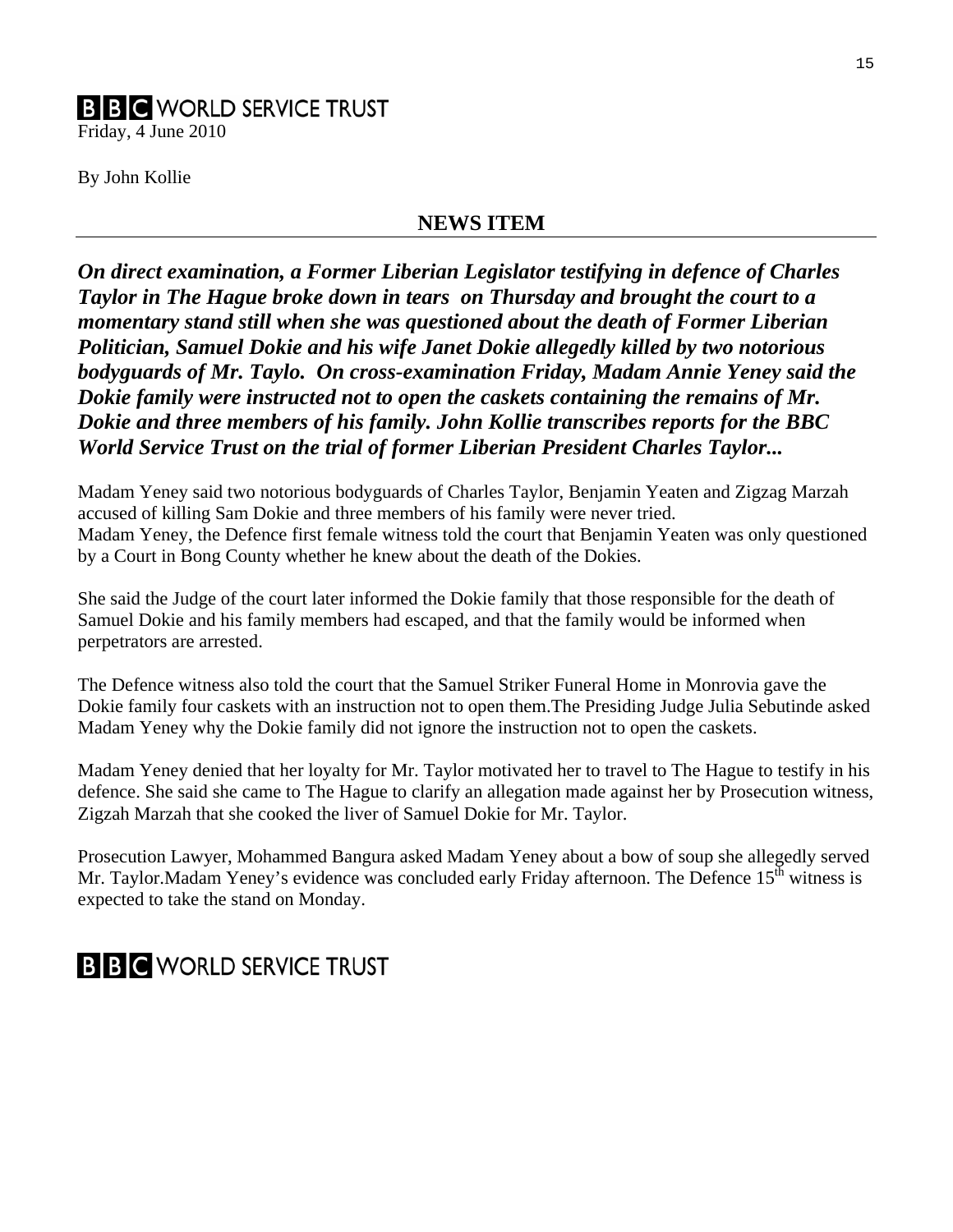### Los Angeles Times Friday, 4 June 2010 http://articles.latimes.com/2010/jun/04/opinion/la-oew-enholm-20100604

### **Defining 'aggression' for the International Criminal Court**

As diplomats meet in Uganda to consider adding the crime of aggression to the jurisdiction of the ICC, it is time to remember historic American principles.

### By Robert A. Enholm

David Kaye warns in his June 1 Op-Ed article that bringing the crime of aggression within its ambit may erode support for the International Criminal Court. It is true that the ICC has done an admirable job in the years since its founding in holding trials for those accused of war crimes, crimes against humanity and genocide. Without the ICC, these individuals, accused of the most heinous mass crimes, might not ever face justice and punishment.

The ICC is an institution that our nation's founders would have recognized. The ICC springs from the same European Enlightenment principles that informed America's founding, including the idea that there are certain basic rights afforded to all people. Although the United States has not joined the ICC, the treaty that created the court relies on principles and ideas long promoted by American thinkers and lawyers. Adding the crime of aggression to the ICC's jurisdiction follows in the tradition of the Nuremberg and Tokyo trials after World War II. The U.S. actively participated in the formation and successful operation of the more recent special purpose international tribunals for Sierra Leone, Rwanda and the former Yugoslavia.

Of course, many of the current objections to expanding the jurisdiction of the ICC to include aggression were also raised in the 1990s against the founding of the court. Aren't there always practical difficulties in asserting an important principle?

The 111 nations party to the court may decide this month at the 2010 ICC review conference to include the crime of aggression within the ICC's jurisdiction. The value of the protection the ICC can offer against aggression may outweigh the practical concerns Kaye enumerates. Evidence shows that prosecution by the ICC for conscripting child soldiers has caused combatant leaders in other countries to release child soldiers and spurn their use. The establishment of global standards can have a positive deterrent effect. A country without the military power of the United States might reasonably conclude that the rule of law is valuable protection against the use of aggressive force.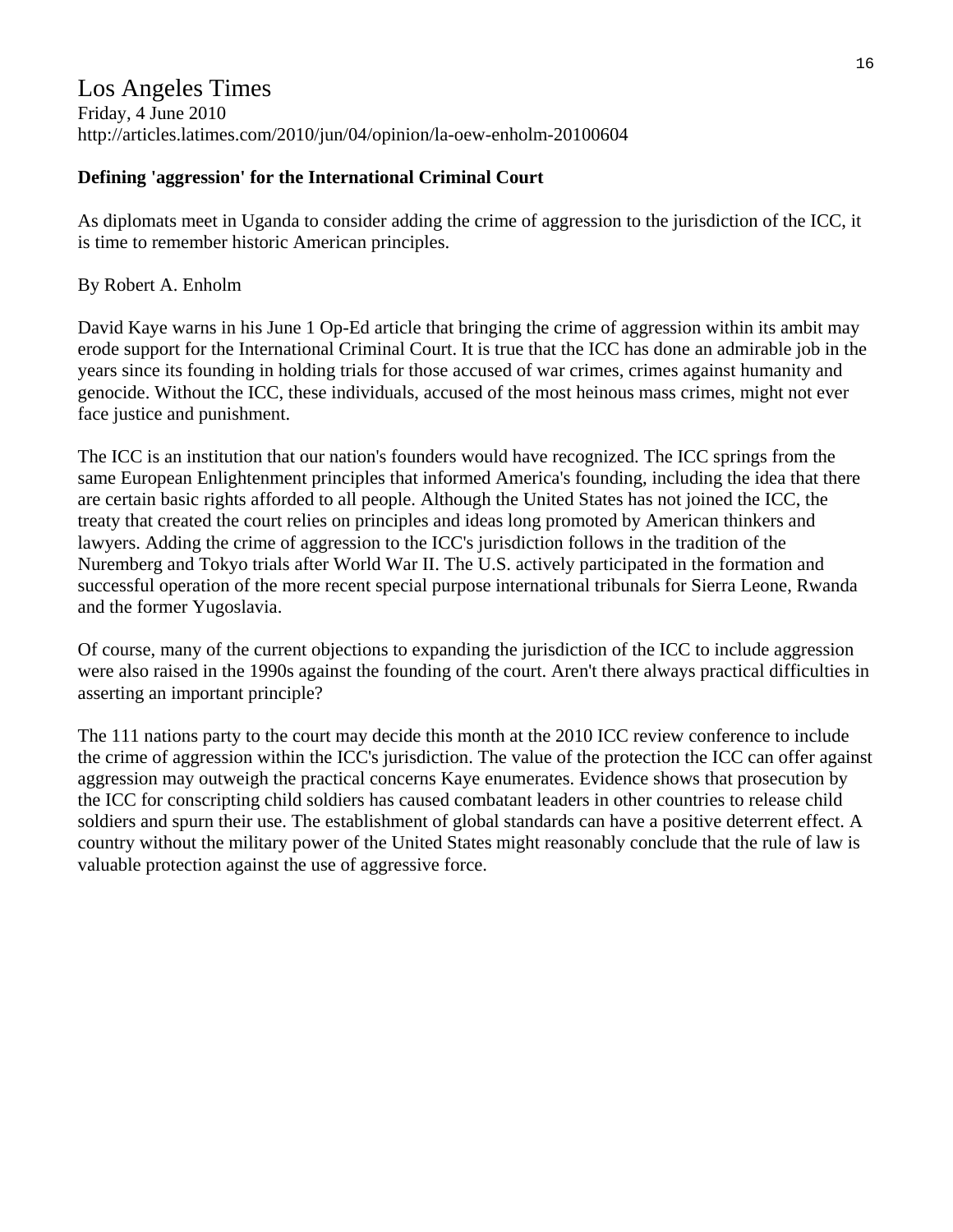### Lusaka Times Sunday, 6 June 2010

### **Zambia: The International Criminal Court: Africa Beware!**

By Dr David Hoile



Kampala there is a lot they should be worried about, not Last week, in Kampala, Uganda, state members of the International Criminal Court begin their first ever review conference of the Court since its establishment in 2002. When the Assembly of States parties meet in least of which the fact that the ICC has proved to be manifestly unfit for purpose. The ICC's claims to international jurisdiction and judicial independence are institutionally flawed and the Court's approach has been marred by blatant double-standards and serious judicial irregularities.

While the ICC presents itself as an international court this is quite simply not the case. Its members represent

just over one quarter of the world's population: China, Russia, the United States and India are just some of the many countries that have remained outside of the Court'sjurisdiction.

The truth is also that the ICC is as independent as the United Nations Security Council and the Court's European Union funding lets it be. The ICC's own statute grants special "prosecutorial" rights to the Security Council. Political interference was thus made part of the Court's founding terms of reference.

[The Court is also umbilically tied to the European Union whi](http://www.lusakatimes.com/wp-content/uploads/2010/06/auth.animalfarm.gif)ch provides over 60 percent of its funding.



Afghanistan and Iraq or human rights abuses Unsurprisingly perhaps the ICC has ignored all Western human rights abuses in by Western client states. Instead, the Europeans have chosen to focus the Court exclusively on Africa. Despite over 8,000 complaints about alleged crimes in at least 139 countries, the ICC has started investigations into just five countries, all of them African. Given Africa's previous traumatic experience with the very same colonial powers that now in effect direct the ICC, this must create an alarming déjà vu for those who live on the continent.

M MARR IMBA AUS GROU

The Court's proceedings have often been questionable where not farcical. Its judges – some of whom have never been lawyers, let alone judges – are appointed as the result of vote-trading amongst member states. The Court has produced witnesses who recanted their testimony the moment they got into the witness box. There have been prosecutorial decisions which should have ended any fair trial because they compromised the integrity of any subsequent process. Simply put, the Court has been making things up as it goes along.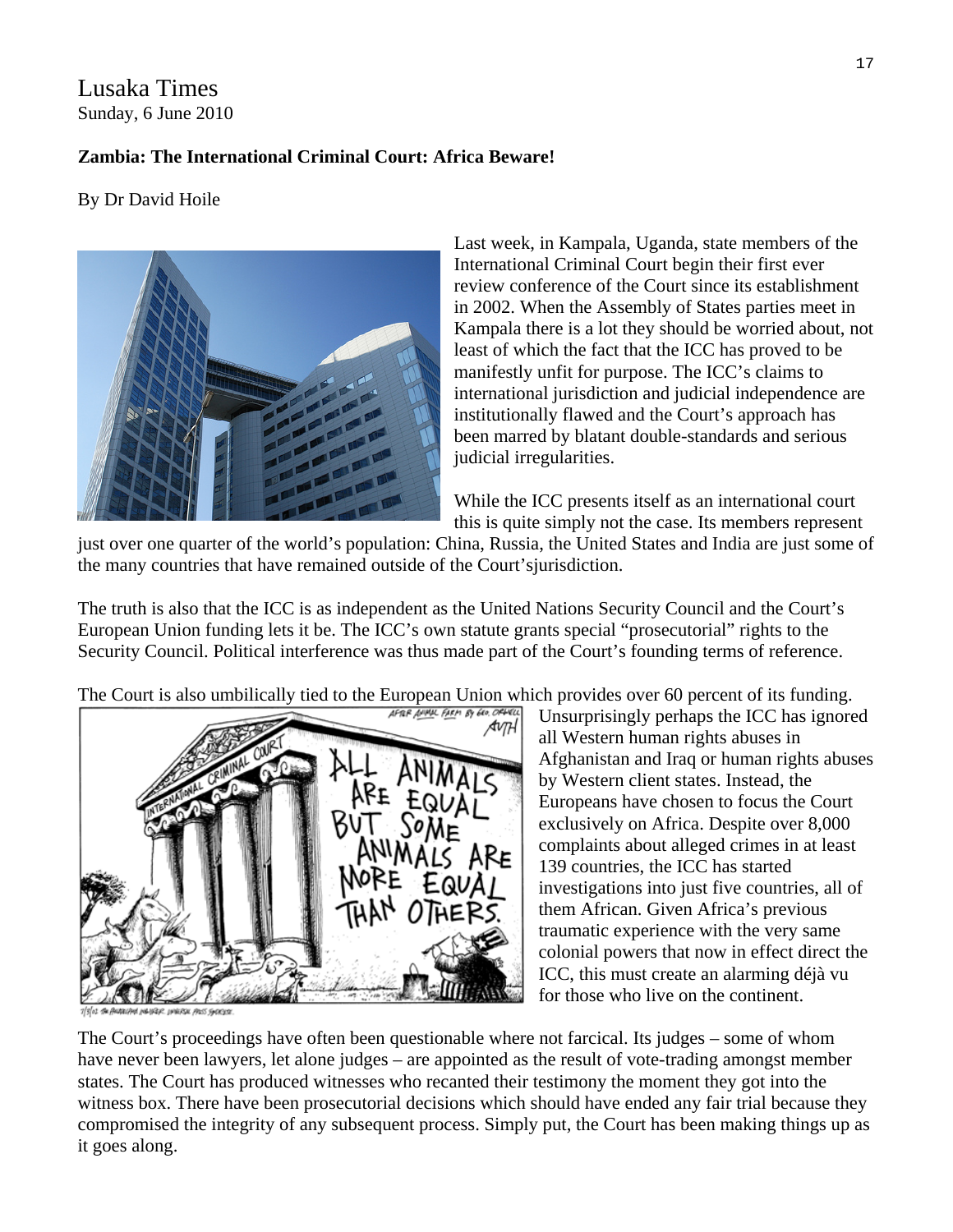It has cost half a billion Euros to put on one deeply flawed trial, which subsequently ground to a halt for months. The ICC claims to be victim-centred, yet Human Rights Watch has criticised its ambivalence towards victim communities. The ICC claims to be fighting impunity, yet it has afforded de facto immunity and impunity to several serial abusers of human rights who happen to be friends of the West.

Despite over 8,000 complaints about alleged crimes in at least 139 countries, the ICC has started investigations into just five countries, all of them African.

Africa fought long and hard for its independence. It must reject this new "legal" colonialism. The ICC's legal blundering in Africa has derailed delicate peace processes – thereby prolonging devastating civil wars. There is a clear lesson for countries in Africa and elsewhere: do not join the ICC and do not refer your country to the ICC. The ICC does not have Africa's welfare at heart, only the furtherance of Western, and especially European, foreign policy and its own bureaucratic imperative – to exist, to employ more Europeans and North Americans and where possible to continue to increase its budget.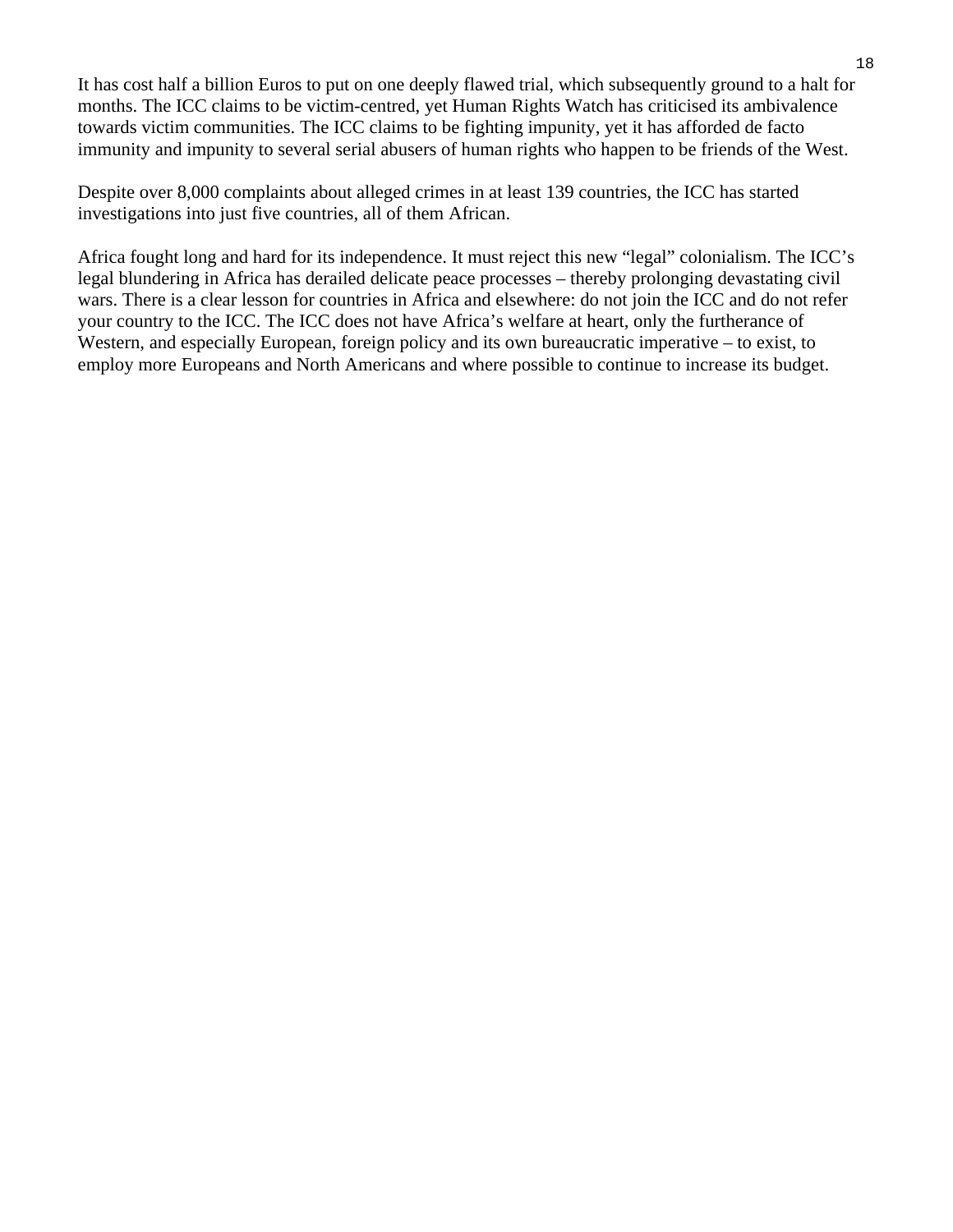### The Star Online (Malaysia)

Monday, 7 June 2010

### **Malaysia wants Israel referred to International Criminal Court (Updated)**

### By LEE YUK PENG

KUALA LUMPUR: Malaysia on Monday called on the world community to bring a resolution to the United Nations General Assembly to refer Israeli's atrocities to the International Criminal Court (ICC).

The proposal was contained in a special motion tabled in the Dewan Rakyat by Prime Minister Datuk Seri Najib Tun Razak and unanimously passed on Monday.

The 15-point motion, among others, proposed that the May 31 incident where Israeli forces stormed the humanitarian aid ship "Mavi Marmara" bound for blockaded Gaza be also referred to the International Court of Justice (ICJ) for an "advisory opinion".



*Malaysian Prime Minister Najib Razak, right, tables a motion to discuss the condemnation of Israel's attack on a humanitarian aid flotilla headed to Gaza at the Parliament House in Kuala Lumpur on Monday. (AP Photo/Lai Seng Sin)* 

In tabling the motion, Najib also proposed that Turkey, which lost nine of its nationals in the Israeli commando attack on the ship, consider action under the provisions of the Rome Statute of the ICC.

The motion strongly condemned Israeli leader Benjamin Netanyahu for having allowed the

regime's military forces to act beyond the bounds of humanitarian norms against the people of various countries, including Malaysia, who had joined the Freedom Flotilla aid mission to Gaza.

The motion, seconded by Deputy Prime Minister Tan Sri Muhyiddin Yassin, states that Malaysians were deeply dismayed with the inability of the international community, particularly the United Nations Security Council to strongly protest the violent acts of the Zionist regime.

The resolutions also include urging countries to propose a motion to the United Nations General Assembly to seek an advisory opinion from the International Court of Justice.

It also sought the approval of the Dewan Rakyat to cooperate with the member countries of the Organisation of Islamic Conference (OIC), the Non-Aligned Movement (NAM), the Arab League and other like-minded countries to uphold the principles of international law in dealing with the humanitarian crisis in Gaza.

Meanwhile, the Dewan Rakyat sitting for Monday was extended to 5.45pm until the motion tabled by the Prime Minister was dealt with.

Minister in the Prime Minister's Department Datuk Seri Nazri Abd Aziz had earlier tabled a motion to extend the sitting until the MPs taking part in the debate were done.

Due to time constraints, Speaker Tan Sri Pandikar Amin Mulia had alloted only 10 minutes for each MP to debate the issue while Opposition Leader Datuk Seri Anwar Ibrahim (PKR - Permatang Pauh) was given a longer time.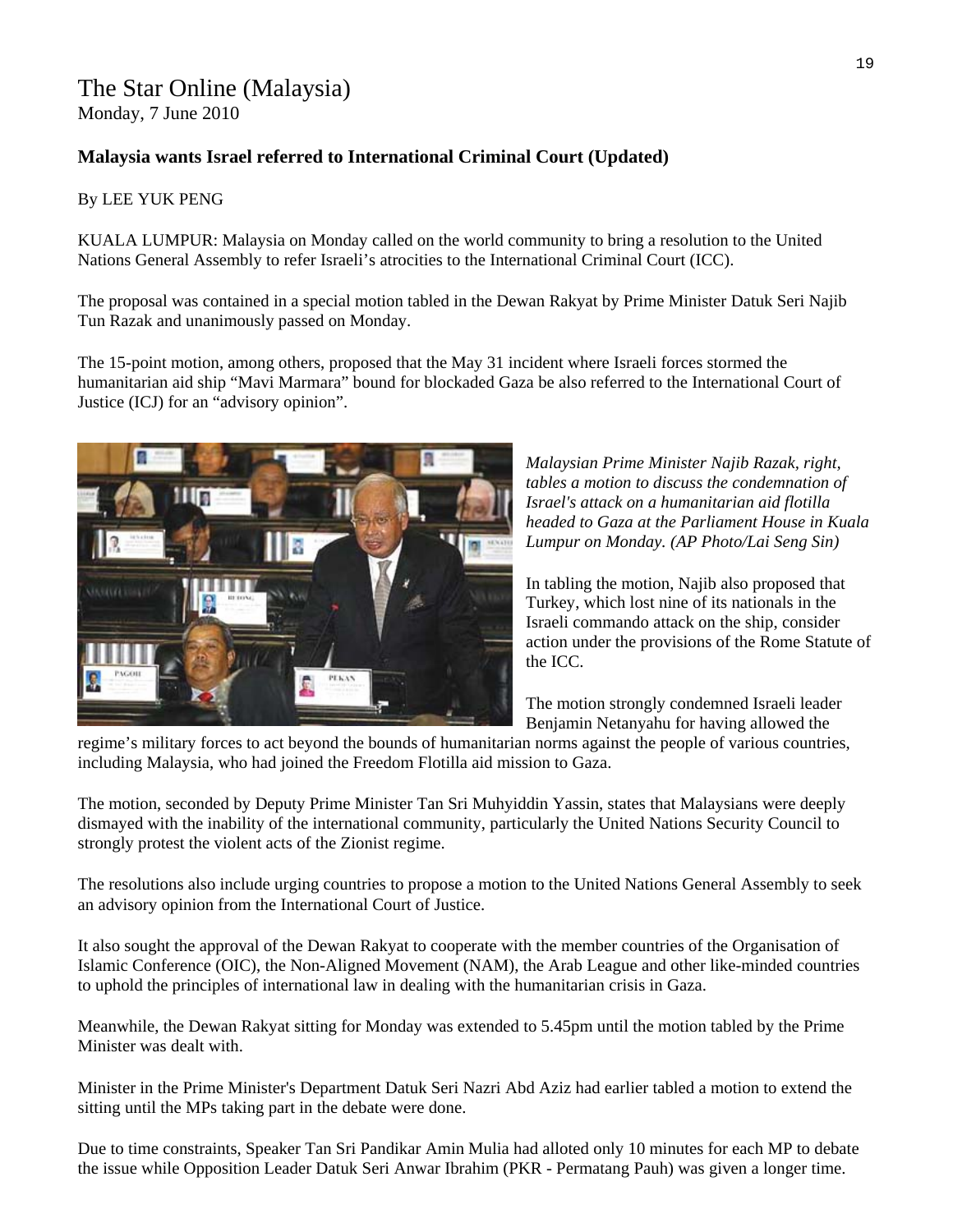One MP was selected from each party for the debate, and another from the independent MPs.

Among them are MCA deputy president Datuk Seri Liow Tiong Lai (BN -Bentong), DAP secretary-general Lim Guan Eng (DAP - Bagan), MIC vice-president Datuk Dr S. Subramaniam (BN - Segamat), Gerakan deputy secretary-general Liang Teck Meng (BN - Simpang Renggam), Datuk Douglas Unggah Embas (PBB), Datuk Seri Hadi Awang (PAS - Marang), Datuk Peter Chin (SUPP), Datuk Dr Marcus Mojigoh (Upko), Datuk Joseph Entulu Belaun (PRS),Tan Sri Joseph Kurup (PBRS), Datuk Seri Tiong King Sing (SPDP) and Datuk Liew Vui Keong (LDP).

### **The 15 points of motion condemning Israel:**

1. Condemning in the strongest terms the attack by the military of the Zionist regime under the leadership of Israeli Prime Minister Benjamin Netanyahu on the Gaza-bound humanitarian aid ship, which resulted in the loss of lives and injury to civilians;

2. Recording the utmost disappointment over the weak statement of the United Nations Security Council against the violent attack of the Zionist regime on the aid ship;

3. Deciding to call on the United Nations Security Council to condemn Israel and not just make weak statements;

4. Deciding for Malaysia to cooperate with member countries of the Organisation of the Islamic Conference (OIC), Non-Aligned Movement (NAM), Arab League and like-minded nations to uphold the principles of international law, including human rights laws, international humanitarian laws and the United Nations Charter, in handling the humanitarian crisis in Gaza;

5. Calling on like-minded countries to bring a resolution to the United Nations Security Council to refer the Zionist regime's attack (on the aid ship) to the International Criminal Court (ICC);

6. Calling on like-minded countries to bring a resolution to the United Nations General Assembly to seek an advisory opinion from the International Court of Justice (ICJ);

7. Proposing that Turkey consider action under the Rome Statute of the International Criminal Court (ICC);

8. Urging that a fully independent investigation, and not just an impartial probe, be conducted on the attack by the military of the Zionist regime;

9. Supporting fully the call of the international community, particularly the Human Rights Council via the resolution adopted on June 2, 1010, for an independent and accountable investigation into this attack;

10. Demanding that Israel not obstruct any humanitarian aid convoy for the Palestinian people, especially in Gaza, in accordance with Resolution 1860 of the United Nations Security Council;

11. Welcoming the action of Egypt in its unconditional opening of the Rafah border to ensure that humanitarian aid can be channelled unimpeded;

12. Appealing to the international community to continue providing humanitarian aid to the people of Palestine in Gaza without heed or fear of the threat from the Zionist regime;

13. Recording appreciation for Jordan, Turkey, Ireland, the Philippines and other countries which had been engaged in the efforts to free the Malaysian nationals detained by the Zionist regime;

14. Urging the Palestinian people to unite with the purpose of safeguarding their fundamental rights to establish an independent, free and sovereign Palestine state;

15. Expressing the undivided support of the Malaysian people for the struggle of the Palestinian people towards the establishment of an independent, free and sovereign state. - Bernama